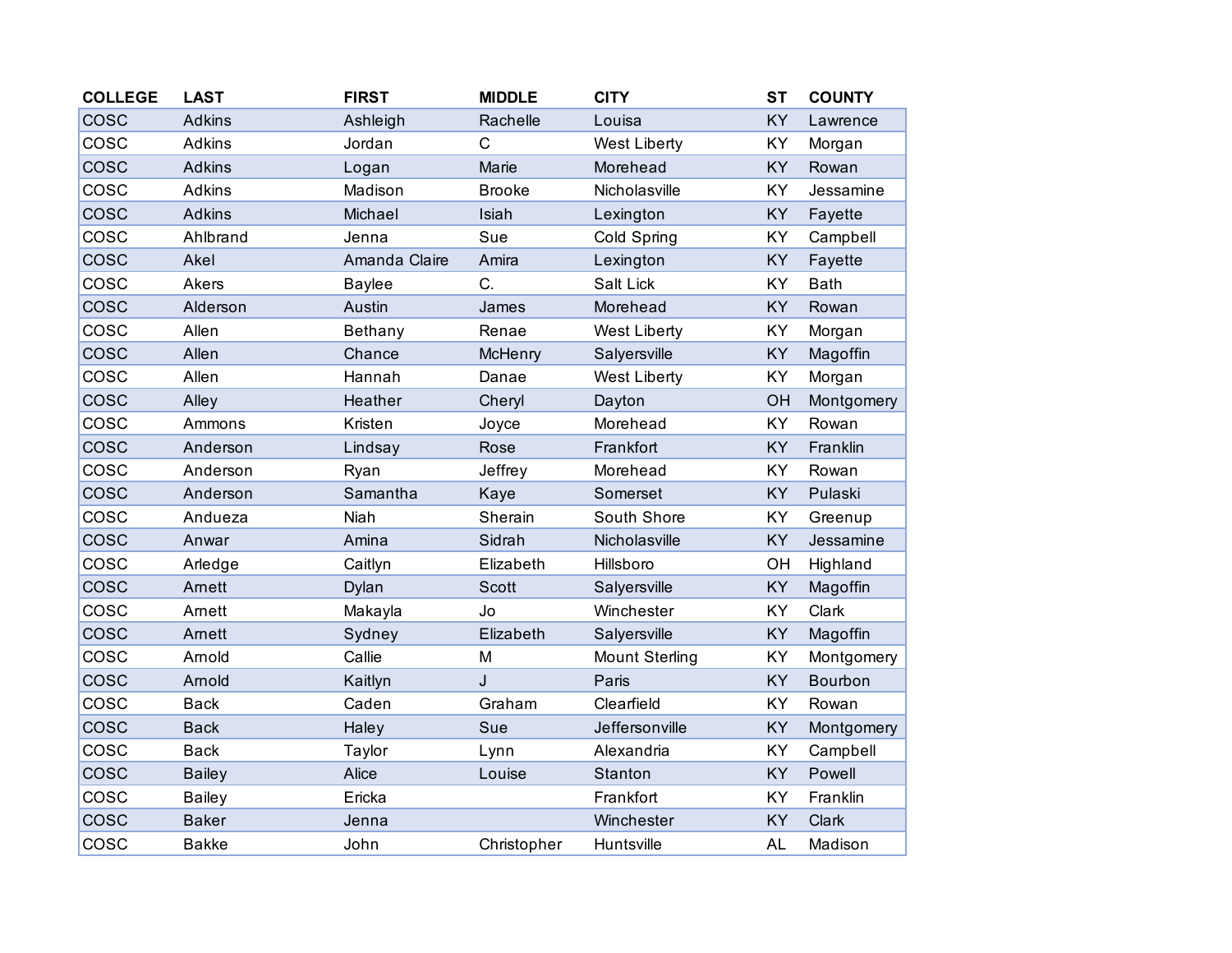| COSC        | <b>Baldwin</b>   | Sarah         | Marie         | Springfield           | OH        | Clark        |
|-------------|------------------|---------------|---------------|-----------------------|-----------|--------------|
| COSC        | <b>Bandura</b>   | Helen         | Rae           | Morehead              | KY        | Rowan        |
| COSC        | <b>Barker</b>    | Carly         | D'Ann         | <b>Mount Sterling</b> | <b>KY</b> | Montgomery   |
| COSC        | <b>Barker</b>    | Layla         | Rhea          | Olive Hill            | <b>KY</b> | Carter       |
| <b>COSC</b> | <b>Barnett</b>   | Kaitlyn       | MacKenzi      | Stanton               | KY        | Powell       |
| cosc        | <b>Barnett</b>   | Lauryn        | Taylor        | Mason                 | OH        | Warren       |
| cosc        | <b>Barr</b>      | Dakota        | Clay          | Morehead              | <b>KY</b> | Rowan        |
| COSC        | <b>Barton</b>    | Alexis        | Lynn          | Greenfield            | OH        | Highland     |
| <b>COSC</b> | <b>Barton</b>    | Mathew        | Kyle          | Greenfield            | OH        | Highland     |
| COSC        | Barton           | Tori          | Kay           | Mayslick              | KY        | Mason        |
| cosc        | <b>Beeler</b>    | Cenoa         | Rea           | Louisville            | <b>KY</b> | Jefferson    |
| COSC        | <b>Belcher</b>   | Dewey         | Allen         | Pikeville             | <b>KY</b> | Pike         |
| cosc        | <b>Bennett</b>   | Alexandra     | Megan         | Florence              | KY        | <b>Boone</b> |
| cosc        | <b>Bennett</b>   | Aubrey        | L             | Temple                | GA        | Carroll      |
| <b>COSC</b> | <b>Bentley</b>   | McKenzie      | Paige         | Kimper                | <b>KY</b> | Pike         |
| COSC        | <b>Bentley</b>   | Morgan        | <b>Brooke</b> | Littcarr              | <b>KY</b> | Knott        |
| <b>COSC</b> | Berryman         | Joshua        | <b>Scott</b>  | Nicholasville         | KY        | Jessamine    |
| cosc        | <b>Biller</b>    | Jacob         | Andrew        | Louisville            | KY        |              |
| COSC        | <b>Bingham</b>   | Jacob         | Andrew        | Hindman               | KY        | Knott        |
| COSC        | <b>Black</b>     | Joslyn        | Nicole        | Morehead              | KY        | Rowan        |
| <b>COSC</b> | <b>Blackford</b> | <b>Barron</b> | $\mathsf T$   | Clearfield            | KY        | Rowan        |
| COSC        | <b>Blair</b>     | Lauren        | $\mathsf{T}$  | Georgetown            | KY        | Scott        |
| COSC        | <b>Bland</b>     | Kaitlyn       | Elizabeth     | Nancy                 | <b>KY</b> | Pulaski      |
| COSC        | Blankenship      | Alexis        | Dawn          | Ashland               | <b>KY</b> | Boyd         |
| <b>COSC</b> | Blankenship      | McKyah        | Anne          | Shelbyville           | KY        | Shelby       |
| cosc        | <b>Blanton</b>   | Cameron       | Payne         | Salyersville          | KY        | Magoffin     |
| COSC        | <b>Blanton</b>   | Sydney        | Peyton        | Salyersville          | <b>KY</b> | Magoffin     |
| cosc        | <b>Blazer</b>    | Whitney       | Paige         | Bainbridge            | OH        | Ross         |
| <b>COSC</b> | <b>Blevins</b>   | Savannah      | $\mathsf{R}$  | Russell               | KY        | Greenup      |
| cosc        | Bloomfield       | Isabell       | Lenore        | Georgetown            | KY        | Scott        |
| COSC        | <b>Boesch</b>    | Jordyn        | $\mathsf{N}$  | California            | <b>KY</b> | Campbell     |
| COSC        | <b>Boggs</b>     | Devin         | Wayne         | <b>Coxs Creek</b>     | <b>KY</b> | Nelson       |
| <b>COSC</b> | <b>Boggs</b>     | Haley         | $\mathsf{A}$  | Morehead              | KY        | Rowan        |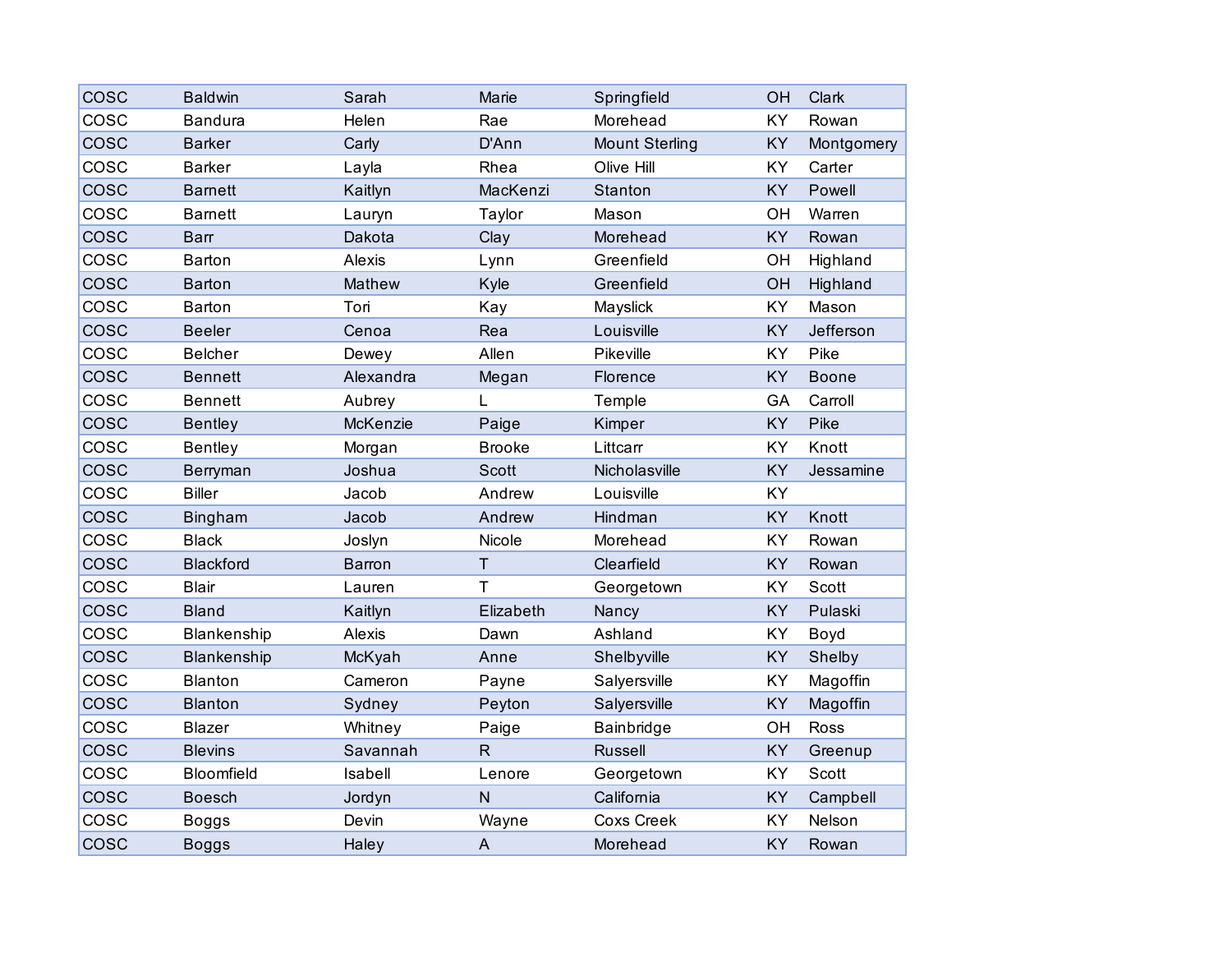| COSC        | <b>Boggs</b>         | Kaitlyn         | Elizabeth Noel Butler |               | KY        | Pendleton        |
|-------------|----------------------|-----------------|-----------------------|---------------|-----------|------------------|
| <b>COSC</b> | <b>Boggs</b>         | Madeline        | Reigh                 | <b>Blaine</b> | KY        | Lawrence         |
| COSC        | <b>Bolen</b>         | Kelsey          | Danielle              | Stambaugh     | KY        | Johnson          |
| COSC        | <b>Boone</b>         | <b>Bradley</b>  | Kendrick              | Maysville     | KY        | Mason            |
| COSC        | <b>Bosley</b>        | Marinda         | Paige                 | Erlanger      | KY        | Kenton           |
| COSC        | <b>Botkins</b>       | Haley           | Nichole               | Tollesboro    | KY        | Lewis            |
| COSC        | <b>Botts</b>         | Jacqueline      | Renee                 | Salt Lick     | KY        | <b>Bath</b>      |
| COSC        | <b>Bow</b>           | Megan           | Renee                 | Jamestown     | <b>TN</b> | <b>Fentress</b>  |
| <b>COSC</b> | <b>Bowen</b>         | Kayla           | Leann                 | Hazard        | KY        | Perry            |
| <b>COSC</b> | <b>Bowens</b>        | Kaytlyn         | Derren                | Louisa        | <b>KY</b> | Lawrence         |
| COSC        | <b>Bowling</b>       | Catherine       | Ann                   | Jackson       | KY        | <b>Breathitt</b> |
| COSC        | <b>Bowling</b>       | Kaycee          | $\mathsf S$           | <b>Busy</b>   | KY        | Perry            |
| cosc        | Bowman               | Kaitlyn         | Danielle              | Clearfield    | KY        | Rowan            |
| cosc        | <b>Bowman</b>        | Mary            | Kate                  | Nicholasville | <b>KY</b> | Jessamine        |
| COSC        | Boyd                 | Katherine       | Faye                  | Lexington     | KY        | Fayette          |
| COSC        | <b>Bradley</b>       | Samantha        | Annette               | Morehead      | KY        | Rowan            |
| COSC        | <b>Bradshaw</b>      | Alexis          | Paige                 | Harrodsburg   | KY        | Mercer           |
| cosc        | <b>Branham</b>       | Jana            | Rashelle              | Pikeville     | KY        | Pike             |
| COSC        | <b>Branham</b>       | Rachel          | Isabella              | Prestonsburg  | KY        | Floyd            |
| COSC        | <b>Braswell</b>      | Katherine       | Ruth                  | Viper         | KY        | Perry            |
| COSC        | <b>Brereton-Farr</b> | Isabelle        | Sarah                 | Lexington     | KY        | Fayette          |
| <b>COSC</b> | <b>Brewer</b>        | <b>Brittany</b> | Louise                | Greenville    | OH        | Darke            |
| COSC        | <b>Brewer</b>        | Courtney        | Paige                 | Pikeville     | KY        | Pike             |
| cosc        | <b>Briggs</b>        | Lauren          | Ashton                | Kimper        | KY        | Pike             |
| cosc        | <b>Burdzilauskas</b> | Heather         | Ann                   | Langley       | KY        | Floyd            |
| cosc        | <b>Burke</b>         | Cecil           | <b>Blake</b>          | Jenkins       | KY        | Letcher          |
| COSC        | <b>Burke</b>         | Eryn            | Michelle              | Ashland       | KY        | Boyd             |
| cosc        | <b>Burke</b>         | Stephen         | Lindsey               | Louisa        | KY        | Lawrence         |
| COSC        | <b>Burrell</b>       | Ariah           | McKai                 | Flemingsburg  | KY        | Fleming          |
| cosc        | <b>Burton</b>        | Carli           | Susann                | Olympia       | KY        | <b>Bath</b>      |
| COSC        | <b>Burton</b>        | Lindsay         | Marie                 | Morehead      | KY        | Rowan            |
| <b>COSC</b> | <b>Butcher</b>       | Tyler           | Payton                | Paintsville   | KY        | Johnson          |
| COSC        | <b>Byrne</b>         | Gentry          | Kays                  | Danville      | KY        | <b>Boyle</b>     |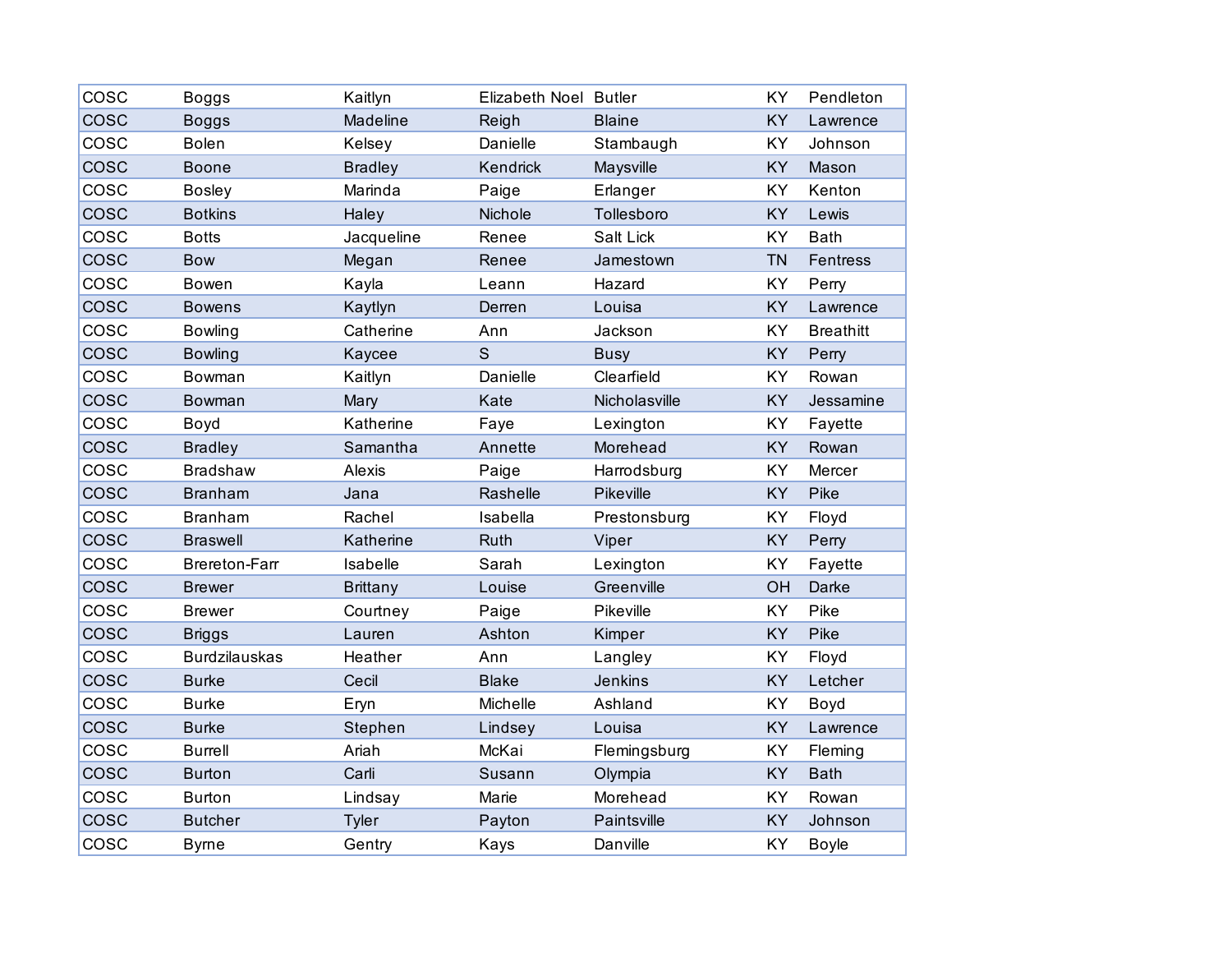| COSC        | Cadigan     | Nina           | Kathryn       | Felicity             | OH        | Clermont         |
|-------------|-------------|----------------|---------------|----------------------|-----------|------------------|
| COSC        | Cadwallader | Laura          | Nicole        | Williamsburg         | OH        | Clermont         |
| cosc        | Caldwell    | Caitlin        |               | <b>Bidwell</b>       | OH        | Gallia           |
| COSC        | Callihan    | William        | Van Douglas   | Auxier               | KY        | Floyd            |
| <b>COSC</b> | Calvert     | Samuel         | Robert        | Scottsville          | KY        | Allen            |
| COSC        | Calvert     | Tessa          | Marie         | Cincinnati           | OH        | Hamilton         |
| cosc        | Campbell    | Amanda         | <b>Brooke</b> | Hazard               | KY        | Perry            |
| COSC        | Campbell    | Jerry          | Lee           | Jackson              | KY        | <b>Breathitt</b> |
| <b>COSC</b> | Campbell    | Mark           | Anthony       | Salyersville         | KY        | Magoffin         |
| COSC        | Canchola    | Makayla        | Rae           | Louisville           | KY        | Jefferson        |
| cosc        | Carey       | <b>Brandi</b>  | Cheyenne      | Morehead             | KY        | Rowan            |
| COSC        | Carloftis   | Emma           | Kate          | Corbin               | KY        | Whitley          |
| <b>COSC</b> | Carman      | Mia            | Faith         | Louisville           | KY        | Jefferson        |
| COSC        | Carper      | Megan          | Riley         | Gray                 | KY        | Knox             |
| <b>COSC</b> | Carrington  | Jordan         | Allen         |                      |           |                  |
| COSC        | Carson      | Kalen          | J             | Morehead             | KY        | Rowan            |
| <b>COSC</b> | Carter      | <b>Brian</b>   | Glenn         | Morehead             | KY        | Rowan            |
| cosc        | Carter      | <b>Brianne</b> | Nicole        | Somerset             | KY        | Pulaski          |
| COSC        | Carter      | Harlan         | Joe           | Morehead             | KY        | Rowan            |
| COSC        | Carter      | Katlyn         | Michelle      | Morehead             | KY        | Rowan            |
| <b>COSC</b> | Cartmill    | Maereah        | Isabella      | Ironton              | OH        | Lawrence         |
| COSC        | Carty       | Savannah       | Paige         | Salyersville         | KY        | Magoffin         |
| <b>COSC</b> | Case        | Peyton         | McKay         | Harold               | KY        | Floyd            |
| COSC        | Case        | Sydney         | Nicole        | Independence         | KY        |                  |
| cosc        | Cassady     | Ethan          | Wayne         | Ashland              | KY        | Boyd             |
| COSC        | Castillo    | Jada           | Delfina       | Louisville           | KY        | Jefferson        |
| <b>COSC</b> | Castle      | Jared          | <b>Scott</b>  | Owingsville          | KY        | <b>Bath</b>      |
| COSC        | Casto       | Hannah         | Dawn          | Washington Ct. House | OH        | Fayette          |
| cosc        | Catron      | Kiersten       | L             | Stanford             | KY        | Lincoln          |
| COSC        | Caudill     | Ethan          | Darrell       | Lexington            | KY        | Fayette          |
| <b>COSC</b> | Caudill     | Rebekah        | Lenay         | Viper                | KY        | Perry            |
| COSC        | Cecil       | Alyssa         | LaChelle      | Leander              | <b>TX</b> | Williamson       |
| cosc        | Chandler    | Ethan          | James         | Flatwoods            | KY        | Greenup          |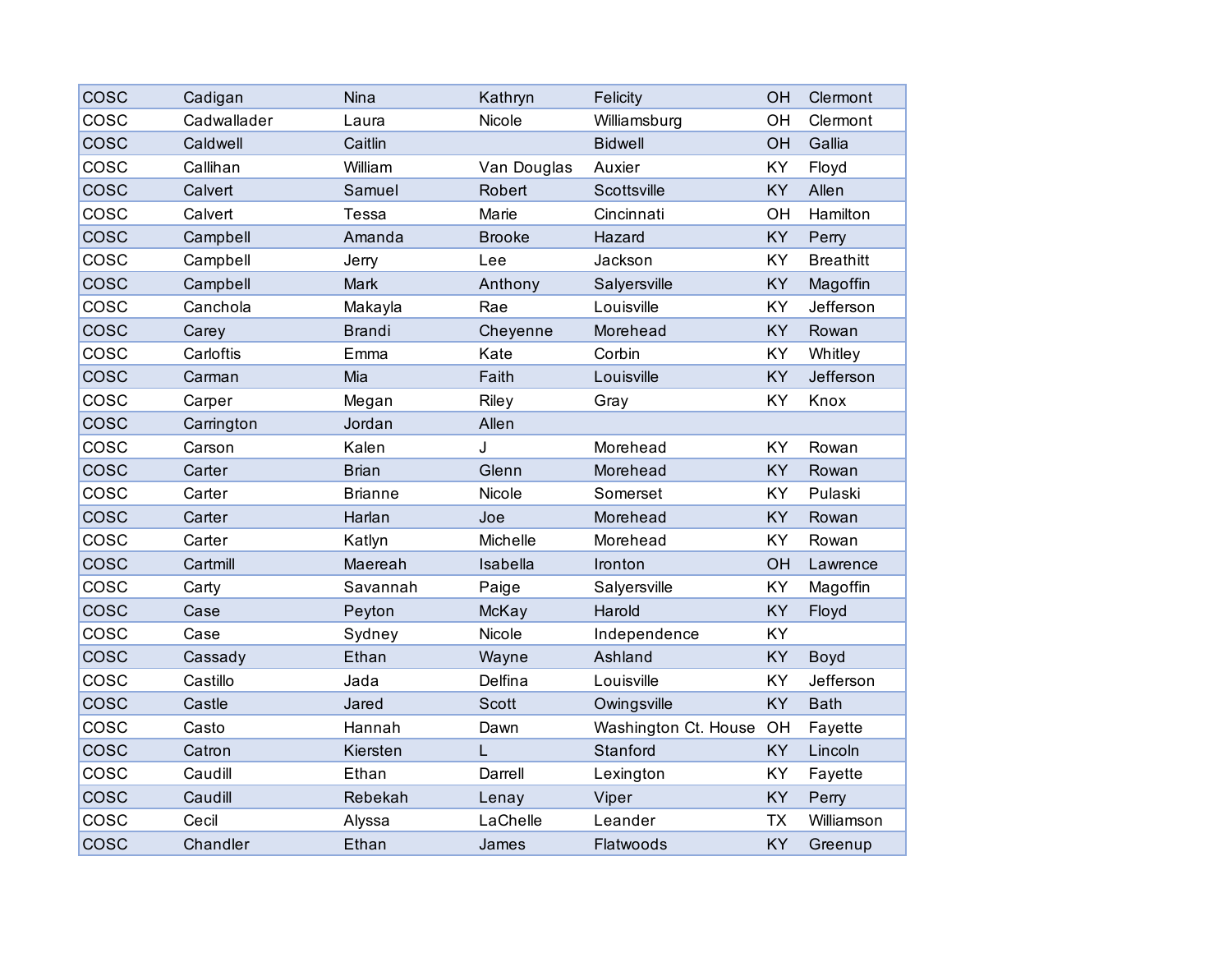| COSC        | Chaney          | Melinda        | Sue      | Hazard        | KY        | Perry            |
|-------------|-----------------|----------------|----------|---------------|-----------|------------------|
| <b>COSC</b> | Chapman         | Olivia         | Rose     | Pickerington  | OH        | Fairfield        |
| cosc        | Childers        | Jose           |          | Pikeville     | KY        | Pike             |
| <b>COSC</b> | <b>Childers</b> | Marissa        | Ann      | Catlettsburg  | KY        | Boyd             |
| COSC        | Childers        | Shelby         | Jo       | Louisa        | KY        | Lawrence         |
| <b>COSC</b> | Christian       | Casey          | Ryan     | Worthington   | KY        | Greenup          |
| COSC        | Clark           | Asha           | Kine     | Louisville    | KY        | Jefferson        |
| <b>COSC</b> | Clark           | Caitlyn        | J        | Elwood        | IN        | Madison          |
| COSC        | Clark           | Georgia        | Cali     | Princeton     | <b>KY</b> | Caldwell         |
| <b>COSC</b> | Clarke          | Parker         | Alan     | Wurtland      | KY        | Greenup          |
| COSC        | Clevenger       | Victoria       | Leigh    | Louisa        | KY        | Lawrence         |
| <b>COSC</b> | Cline           | Cody           | Ryan     | Ashland       | KY        | <b>Boyd</b>      |
| COSC        | Cogan           | Jake           | Edward   | Ashland       | KY        | Boyd             |
| <b>COSC</b> | Cole            | Alyssa         | Shawnae  | Altro         | <b>KY</b> | <b>Breathitt</b> |
| COSC        | Cole            | Amber          | Lanea    | Ezel          | KY        | Morgan           |
| <b>COSC</b> | Cole            | Mackenzie      | Noland   | Ashland       | KY        | Boyd             |
| COSC        | Cole            | Quinten        | O Bryan  | Salyersville  | KY        | Magoffin         |
| cosc        | Cole            | <b>Trever</b>  | $\circ$  | Maysville     | <b>KY</b> | Mason            |
| COSC        | Collins         | Kelton         | Scott    | McArthur      | OH        | Vinton           |
| <b>COSC</b> | Combs           | Sandra         | Kay      | Happy         | KY        | Perry            |
| COSC        | Combs           | Stacy          | Nicole   | Louisville    | KY        | Jefferson        |
| <b>COSC</b> | Connelley       | Cierra         | Nichole  | Salyersville  | KY        | Magoffin         |
| COSC        | Conner          | Amanda         | Joy      | Campton       | KY        | Wolfe            |
| COSC        | Connolly        | <b>Bridget</b> |          | Auckland      |           |                  |
| COSC        | Cook            | Emily          | Jane     | Morehead      | KY        | Rowan            |
| <b>COSC</b> | Cook            | Jenna          | Lee      | Argillite     | KY        | Greenup          |
| COSC        | Cool            | Samantha       | McKenzie | Pikeville     | KY        | Pike             |
| <b>COSC</b> | Cooper          | Jackson        | Luther   | Elizabethtown | KY        | Hardin           |
| cosc        | Corona-Luna     | Gloria         |          | Fairfield     | OH        | <b>Butler</b>    |
| <b>COSC</b> | Couch           | Chelsey        | Noel     | Garrett       | <b>KY</b> | Floyd            |
| COSC        | Coverdale       | Chase          | Hunter   | Louisa        | KY        | Lawrence         |
| <b>COSC</b> | Cox             | Adam           | Matthew  | Waddy         | KY        | Shelby           |
| COSC        | Cracraft        | Hunter         | Lee      | Augusta       | KY        | <b>Bracken</b>   |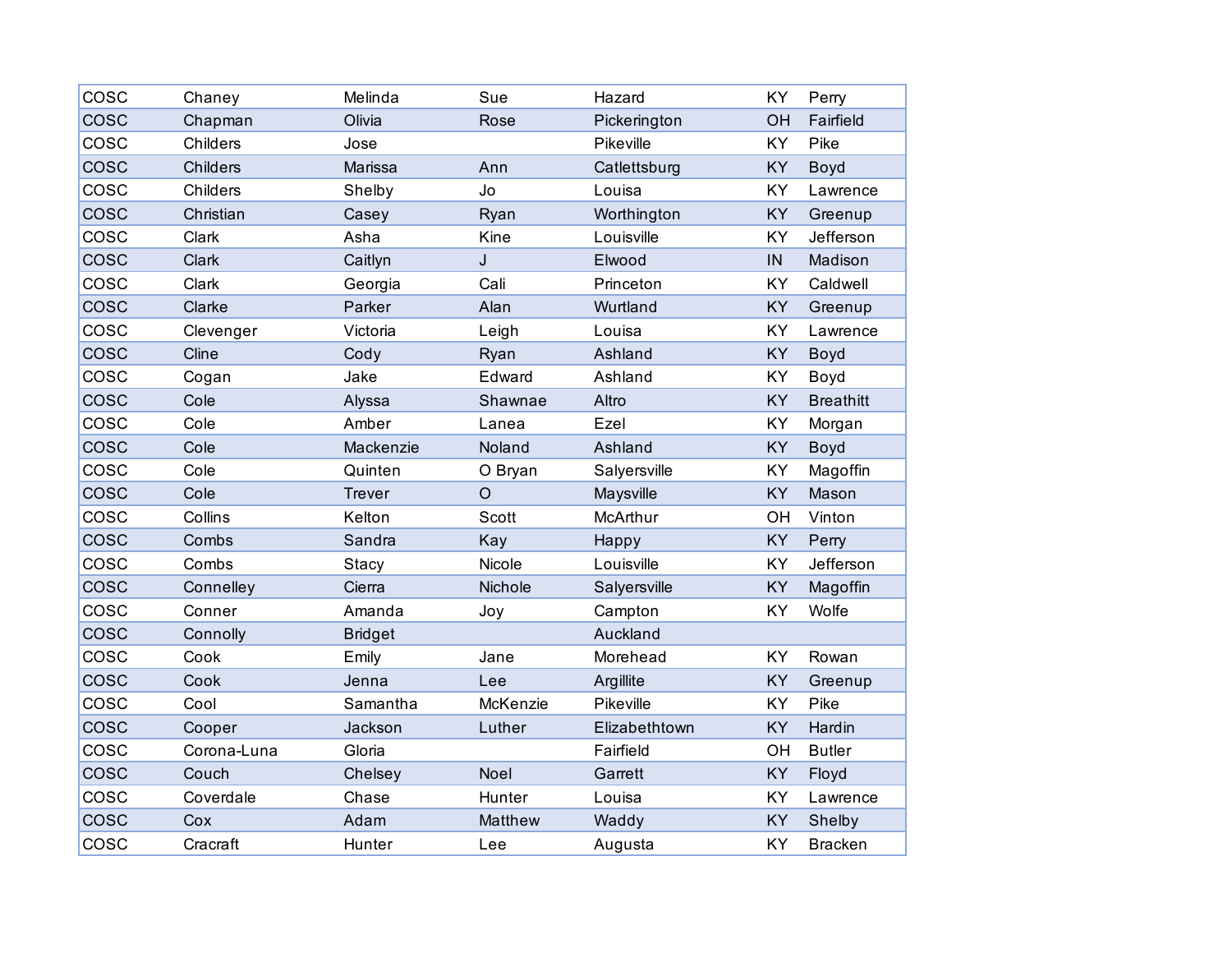| COSC        | Craig          | Lexie          | Morgan         | Owingsville           | KY        | <b>Bath</b>    |
|-------------|----------------|----------------|----------------|-----------------------|-----------|----------------|
| COSC        | Crawford       | Morgan         | <b>Bailey</b>  | Morehead              | <b>KY</b> | Rowan          |
| COSC        | Crisp          | Katelyn        | Amber          | Ashland               | <b>KY</b> | Boyd           |
| COSC        | Crouch         | Sara           | <b>Beth</b>    | Olympia               | KY        | <b>Bath</b>    |
| COSC        | Crouse         | Ryleigh        | Anne           | <b>Huber Heights</b>  | OH        | Montgomery     |
| COSC        | Crowe          | Jorden         | Alexandria     | Versailles            | KY        | Woodford       |
| cosc        | Crutcher       | Caitlin        | D              | Madisonville          | <b>KY</b> | Hopkins        |
| COSC        | Cummins        | Darci          | Renee          | Williamstown          | <b>KY</b> | Grant          |
| <b>COSC</b> | Cundiff        | Katlyn         | Faith          | <b>Stone</b>          | <b>KY</b> | Pike           |
| COSC        | Cyrus          | Kassidy        | $\overline{R}$ | Louisa                | KY        | Lawrence       |
| <b>COSC</b> | Daigle         | Alyssa         | Nicole         | Derry                 | <b>NH</b> | Rockingham     |
| COSC        | Dalrymple      | Jerry          | Lee            | Stanton               | <b>KY</b> | Powell         |
| <b>COSC</b> | Dalton         | Jeremy         |                | <b>West Liberty</b>   | KY        | Morgan         |
| COSC        | Damron         | Noah           | <b>Bradley</b> | Pikeville             | <b>KY</b> | Pike           |
| <b>COSC</b> | Daniel         | Autumn         | Nicole         | West Alexandria       | OH        | Preble         |
| COSC        | Daniel         | Emily          | L              | Frankfort             | <b>KY</b> | Franklin       |
| <b>COSC</b> | <b>Daniels</b> | Jacob          | Anthony        | Pikeville             | <b>KY</b> | Pike           |
| cosc        | Darlington     | Sierra         | $\mathsf C$    | Georgetown            | OH        | <b>Brown</b>   |
| COSC        | Davis          | Allison        | Marie          | Madisonville          | <b>KY</b> | <b>Hopkins</b> |
| COSC        | Davis          | <b>Brianne</b> | Janelle        | Winchester            | KY        | Clark          |
| <b>COSC</b> | Davis          | Christopher    | Logan          | Lawrenceburg          | KY        | Anderson       |
| cosc        | Davis          | Dalton         | Lee            | Olive Hill            | KY        | Carter         |
| COSC        | Davis          | Jami           | $\mathsf{R}$   | Cynthiana             | <b>KY</b> | Harrison       |
| COSC        | Dawson         | Courtney       | Paige          | Louisville            | <b>KY</b> | Jefferson      |
| <b>COSC</b> | Dawson         | McKenna        | Hope           | Louisville            | KY        | Jefferson      |
| cosc        | Day            | Sarah          | Elizabeth      | Mt Sterling           | KY        | Montgomery     |
| COSC        | Dean           | <b>Brock</b>   |                | Greenfield            | OH        | Highland       |
| cosc        | Dean           | Calista        | Rose           | Corbin                | KY        | Whitley        |
| <b>COSC</b> | Dehart         | Sydney         | Madison        | Olive Hill            | <b>KY</b> | Carter         |
| cosc        | Dennis         | Kourtney       | Paige          | Morehead              | <b>KY</b> | Rowan          |
| <b>COSC</b> | <b>Dickey</b>  | Terrance       | Drew           | <b>Mount Sterling</b> | <b>KY</b> | Montgomery     |
| COSC        | Dickson        | Chandler       |                | Greenup               | KY        | Greenup        |
| <b>COSC</b> | <b>Diddle</b>  | Daniel         | Thomas         | Morehead              | KY        | Rowan          |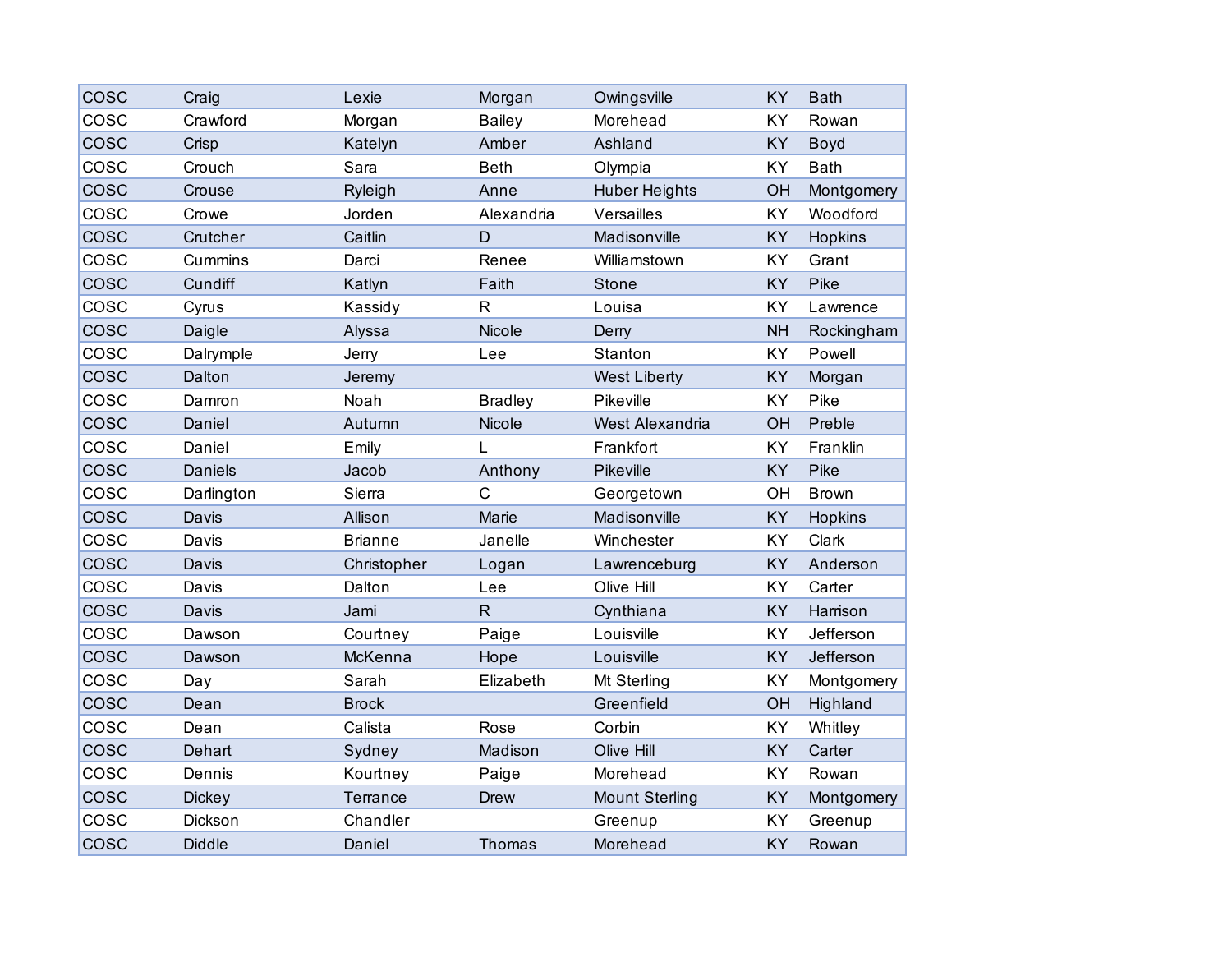| COSC        | Diehl         | Erin           | Kate                 | <b>East Earl</b>      | PA        | Lancaster      |
|-------------|---------------|----------------|----------------------|-----------------------|-----------|----------------|
| cosc        | <b>Dizney</b> | <b>Brandon</b> | Allen                | Corbin                | KY        | Whitley        |
| COSC        | Dorton        | Hannah         | L.                   | Virgie                | KY        | Pike           |
| COSC        | Dotson        | Claudia        | Morgan               | Virgie                | <b>KY</b> | Pike           |
| COSC        | Draper        | Jeremiah       | Stephon              | Vine Grove            | KY        | Hardin         |
| cosc        | Dreyer        | Chase          | Daniel               | Holland               | MI        | Ottawa         |
| COSC        | Druen         | Maiyuki        | Ito                  | Shepherdsville        | KY        | <b>Bullitt</b> |
| <b>COSC</b> | Druin         | Allison        | Lee                  | Olaton                | KY        | Ohio           |
| COSC        | Dugan         | <b>Braydon</b> | Sean                 | <b>Mount Olivet</b>   | KY        | Robertson      |
| cosc        | Duncan        | Hayley         | Diane                | Louisville            | KY        | Jefferson      |
| COSC        | Durand        | Tori           | Jo                   | Milton                | KY        | Trimble        |
| <b>COSC</b> | Durham        | lan            | <b>Tranell</b>       | Louisville            | KY        | Jefferson      |
| COSC        | Durham        | Morgan         | Leigh                | Sonora                | KY        | Larue          |
| cosc        | <b>Duvall</b> | Dylan          | Ray                  | Owenton               | KY        | Owen           |
| cosc        | Duvall        | Samantha       | Lillie-Ann           | Olive Hill            | KY        | Carter         |
| <b>COSC</b> | Eastham       | Kaitlin        | Elizabeth            | Greenup               | KY        | Greenup        |
| cosc        | Edwards       | Cory           | Evan                 | Chesapeake            | OH        | Lawrence       |
| cosc        | Elam          | Sarah          | Jane                 | <b>West Liberty</b>   | KY        | Morgan         |
| COSC        | Eldridge      | Autumn         | Leigh                | Morehead              | KY        | Rowan          |
| <b>COSC</b> | <b>Elkins</b> | <b>Brinley</b> | Elizabeth            | Pikeville             | KY        | Pike           |
| COSC        | <b>Elkins</b> | Jana           | Lynn                 | Greenup               | KY        | Greenup        |
| cosc        | Elliott       | Emily          | Grace                | Sandy Hook            | KY        | Elliott        |
| COSC        | <b>Ellis</b>  | Aleah          | <b>Beth</b>          | Mason                 | OH        | Warren         |
| <b>COSC</b> | Embree        | Melissa        | Marie                | <b>Mount Sterling</b> | KY        | Montgomery     |
| COSC        | Engell        | Sarah          | Joy Grace            | Tyner                 | KY        | Jackson        |
| cosc        | England       | Patrick        |                      | Peebles               | OH        | Adams          |
| COSC        | Ensminger     | Ivy            | Elizabeth            | Seven Valleys         | PA        | York           |
| <b>COSC</b> | Epperson      | <b>Breanna</b> | Hope                 | <b>Wallins Creek</b>  | KY        | Harlan         |
| COSC        | Estes         | Laura          | Lynn                 | Somerset              | KY        | Pulaski        |
| cosc        | Etherington   | <b>Brianna</b> | Theresa              | Lexington             | KY        | Fayette        |
| COSC        | Evans         | Jaycee         | Morgen               | Vanceburg             | KY        | Lewis          |
| <b>COSC</b> | Evans         | Steven         | <b>Scott Anthony</b> | Hazard                | KY        | Perry          |
| COSC        | Fagan         | Sarah          | Rose                 | Cumming               | GA        | Forsyth        |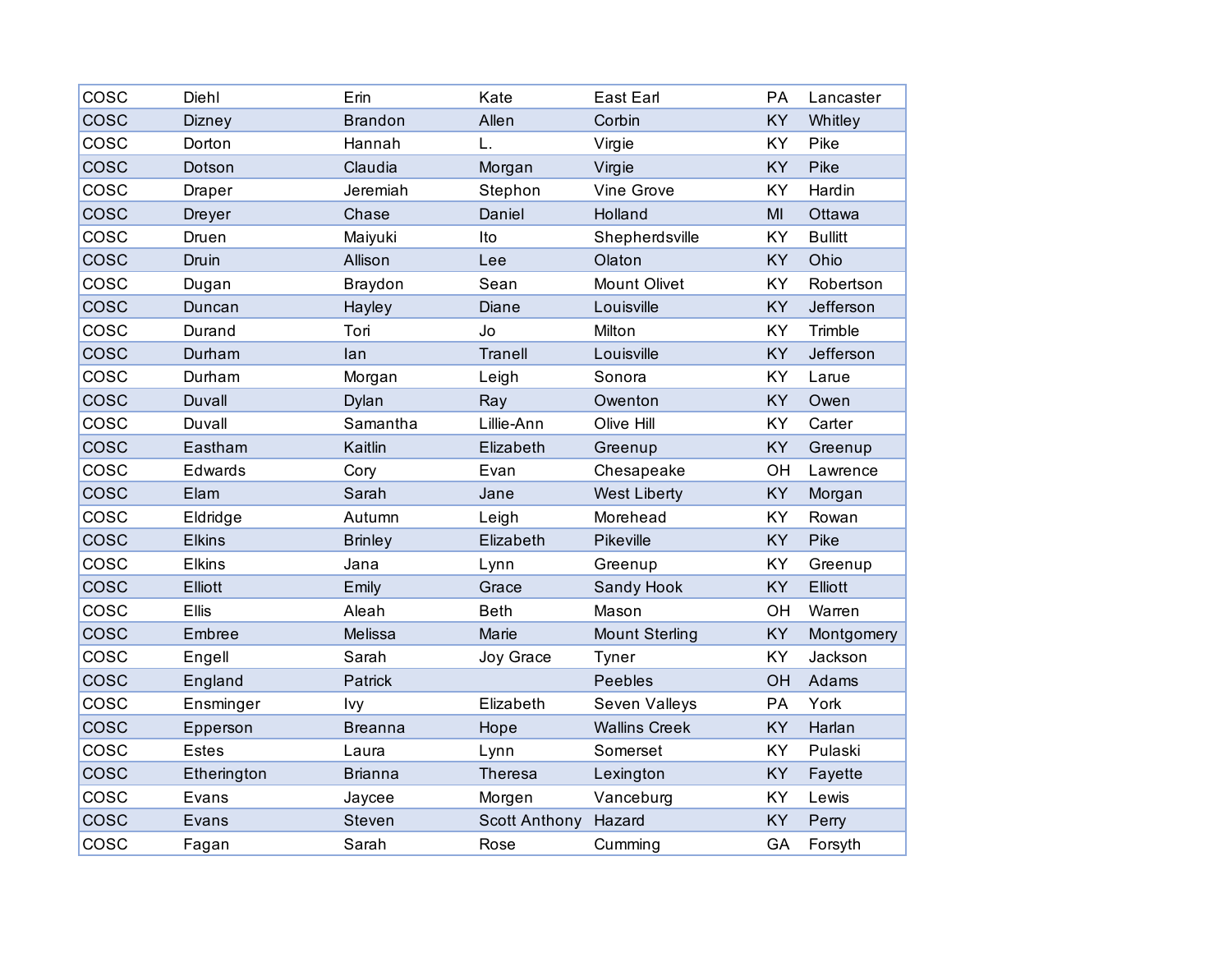| <b>COSC</b> | Faris         | Mya            | Е           | Mc Arthur             | OH        | Vinton           |
|-------------|---------------|----------------|-------------|-----------------------|-----------|------------------|
| COSC        | Faulenbach    | Katie          | Christina   | <b>New Milford</b>    | <b>CT</b> | Litchfield       |
| <b>COSC</b> | Fazenbaker    | Benjamin       | Timothy     | Ashland               | KY        | Boyd             |
| COSC        | Feltner       | Alexis         | Lida        | Wooton                | KY        | Leslie           |
| <b>COSC</b> | Ferguson      | Emily          | Faith       | Tollesboro            | KY        | Lewis            |
| COSC        | Ferguson      | Patrick        | Allan       | Morehead              | KY        | Rowan            |
| <b>COSC</b> | <b>Fields</b> | Andrew         | Cade        | Pikeville             | KY        | Pike             |
| COSC        | Fitch         | Benjamin       | David       | Inez                  | KY        | Martin           |
| cosc        | Fitzpatrick   | Chelsea        | May         | <b>Bakersfield</b>    | CA        | Kern             |
| COSC        | Fitzpatrick   | John           | Thomas      | Georgetown            | KY        | <b>Scott</b>     |
| <b>COSC</b> | Flesch        | Madelyn        |             | Covington             | KY        | Kenton           |
| COSC        | Flora         | Sierra         | Cheyenne    | Flemingsburg          | KY        | Fleming          |
| <b>COSC</b> | Florence      | Mackenzie      | Paige       | Lexington             | KY        | Fayette          |
| COSC        | Flynn         | Aaron          | Patrick     | Lawrenceburg          | KY        | Anderson         |
| COSC        | Foit          | Gabriel        | Caleb       | South Shore           | KY        | Greenup          |
| COSC        | Fouch         | Harrison       | MacKenzie   | Clearfield            | <b>KY</b> | Rowan            |
| <b>COSC</b> | Foutch        | Haley-Sue      | Ryan        | Ashland               | KY        | Boyd             |
| COSC        | Fox           | <b>Breonna</b> | Angeleia    | Nippa                 | KY        | Johnson          |
| COSC        | Fraley        | <b>Breanna</b> | $\mathsf D$ | <b>Elkhorn City</b>   | KY        | Pike             |
| COSC        | Frasure       | James          | Elmer       | <b>Betsy Layne</b>    | KY        | Floyd            |
| <b>COSC</b> | French        | Sirena         | Renee       | <b>Mount Sterling</b> | KY        | Montgomery       |
| COSC        | Fritzel       | Hutton         | Olivia      | Lawrene               | KS        | Douglas          |
| COSC        | Frost         | Adora          | <b>Beth</b> | Louisville            | KY        | Jefferson        |
| COSC        | Frye          | Katie          | Ann         | Greensburg            | PA        | Westmoreland     |
| <b>COSC</b> | Fugate        | Jacqueline     |             | Jackson               | KY        | <b>Breathitt</b> |
| COSC        | Fulkerson     | Jessica        | Michelle    | Louisville            | KY        | Jefferson        |
| COSC        | Fulton        | Kaliyah        |             | Enon                  | OH        | <b>Clark</b>     |
| COSC        | Gallion       | Kayle          | Dawn        | Grayson               | KY        | Carter           |
| <b>COSC</b> | Gibson        | Danielle       | Nicole      | Germantown            | KY        | <b>Bracken</b>   |
| cosc        | Gibson        | Emily          | Isabella    | Hyden                 | KY        | Leslie           |
| <b>COSC</b> | Gilbert       | Sarah          | Jessica     | Frankfort             | KY        | Franklin         |
| COSC        | Gilkison      | <b>Trulee</b>  | Alizabeth   | Lawrenceburg          | KY        | Anderson         |
| <b>COSC</b> | Gilliam       | Kristy         | Michelle    | Mayking               | KY        | Letcher          |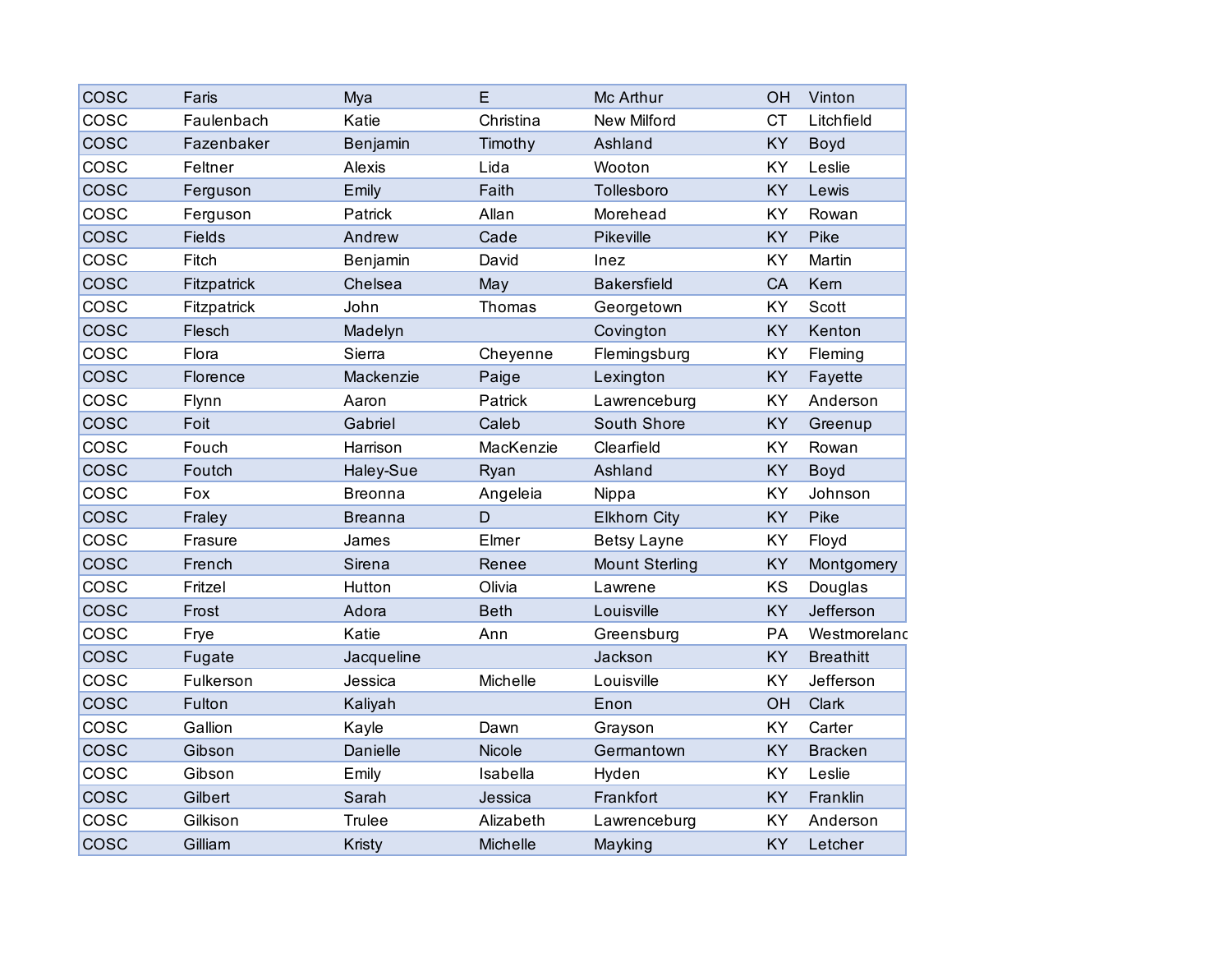| COSC        | Gilliam    | Michal          | B            | <b>Betsy Layne</b>  | KY        | Floyd            |
|-------------|------------|-----------------|--------------|---------------------|-----------|------------------|
| COSC        | Gillispie  | Abigail         | Paige        | Grayson             | KY        | Carter           |
| COSC        | Goble      | Linzie          | Ashton       | Flat Gap            | KY        | Johnson          |
| COSC        | Goetz      | Cassidy         | Faith        | Stanford            | KY        | Lincoln          |
| COSC        | Goines     | Ashley          |              | <b>Blairsville</b>  | GA        | Union            |
| <b>COSC</b> | Gonzalez   | Michael         | Anthony      | Morehead            | KY        | Rowan            |
| COSC        | Goodpaster | Cameron         | <b>Blake</b> | <b>West Liberty</b> | KY        | Morgan           |
| COSC        | Gossett    | <b>Brittany</b> | Lynn         | Melbourne           | KY        | Campbell         |
| COSC        | Grau       | Shelby          | Lynn         | Williamsburg        | OH        | <b>Brown</b>     |
| <b>COSC</b> | Graves     | Kodie           | Davis        | Dawson Springs      | KY        | Hopkins          |
| cosc        | Grayson    | Alexandra       | Mattingly    | Louisa              | KY        | Lawrence         |
| COSC        | Green      | Ariel           | Hembree      | Arlington           | <b>WA</b> | Snohomish        |
| cosc        | Greene     | Rachel          | Madeline     | <b>East Point</b>   | KY        | Johnson          |
| <b>COSC</b> | Greenwell  | Kansas          | Alexandra    | Erlanger            | <b>KY</b> | Kenton           |
| COSC        | Gregg      | Korey           | Ashton       | Georgetown          | KY        | Scott            |
| COSC        | Grierson   | Madison         | Paige        | Tram                | KY        | Floyd            |
| cosc        | Griffith   | Joshua          | David        | Kimper              | KY        | Pike             |
| cosc        | Griffith   | Richard         | Landon       | Sandy Hook          | KY        | Elliott          |
| COSC        | Griffith   | Tylar           | Corinne      | Hillsboro           | OH        | Highland         |
| COSC        | Grigsby    | Robert          | $\mathsf{C}$ | Martin              | KY        | Floyd            |
| COSC        | Gross      | Ashlee          | Cheyenne     | Jackson             | KY        | <b>Breathitt</b> |
| COSC        | Gross      | Ashlianne       |              | Vancleve            | KY        | <b>Breathitt</b> |
| COSC        | Gross      | Elizabeth       | Johnston     | Freeburn            | KY        | Pike             |
| COSC        | Grothaus   | Mitchell        | Thomas       | <b>Taylor Mill</b>  | KY        | Kenton           |
| COSC        | Groves     | Jamaka          | Jolene       | Catlettsburg        | KY        | Boyd             |
| COSC        | Grubb      | Justin          | <b>Blake</b> | Ashland             | KY        | Boyd             |
| COSC        | Gruner     | Jacob           | Harold       | Louisville          | KY        | Jefferson        |
| <b>COSC</b> | Grupe      | Dylan           | Charon       | Lexington           | KY        | Fayette          |
| COSC        | Guimond    | Nakayla         | L            | Morehead            | <b>KY</b> | Rowan            |
| <b>COSC</b> | Gundler    | Emma            | Claire       | <b>Blanchester</b>  | OH        | Clinton          |
| COSC        | Gunn       | Sydney          | Marie        | Ferdinand           | IN        | <b>Dubois</b>    |
| <b>COSC</b> | Hacker     | Chayla          | Nicole       | Manchester          | KY        | Clay             |
| COSC        | Hackworth  | Cassidy         | Sue          | Raceland            | KY        | Greenup          |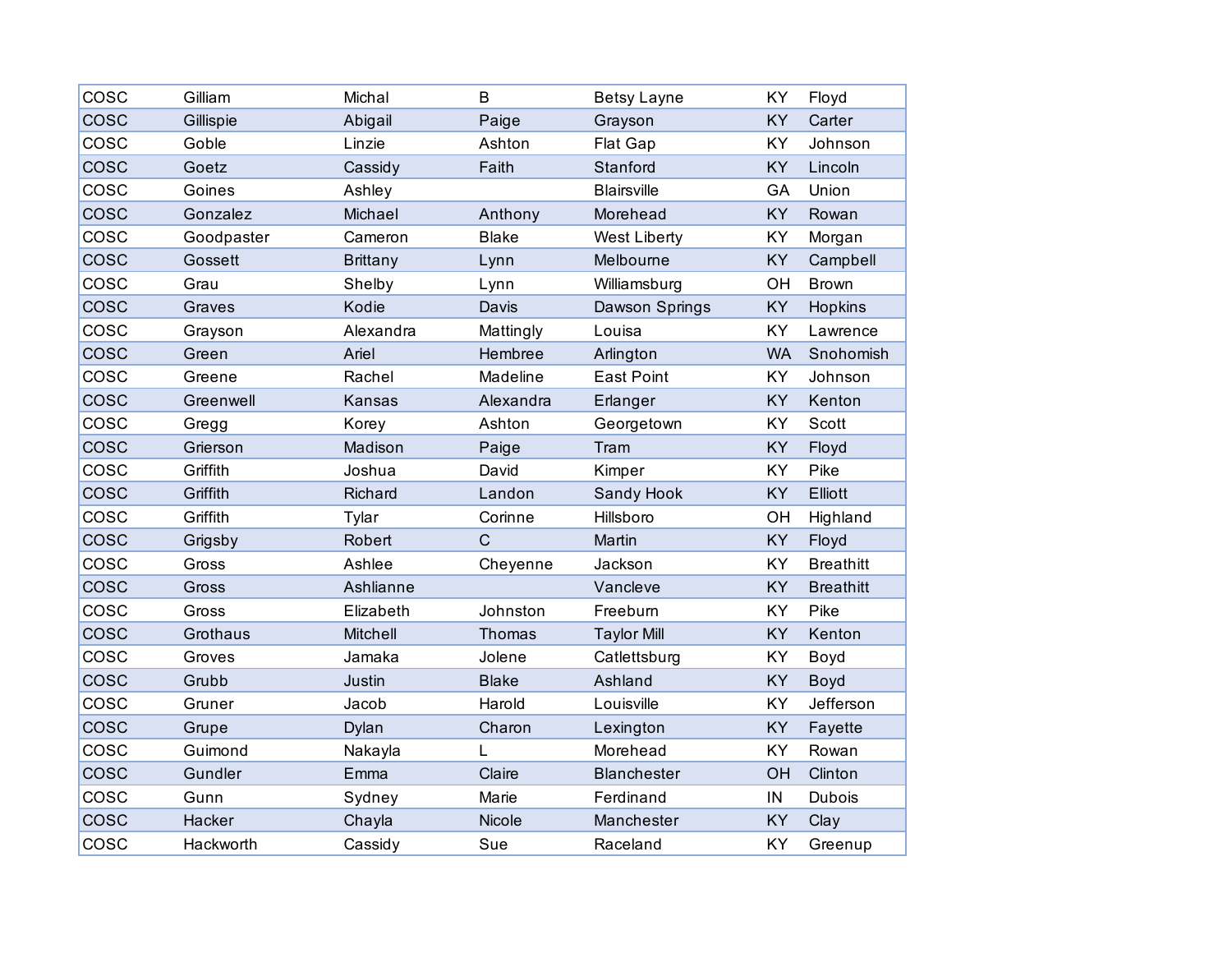| COSC        | Hackworth      | Joseph          | Anthony       | La Grange             | KY        | Oldham           |
|-------------|----------------|-----------------|---------------|-----------------------|-----------|------------------|
| COSC        | Hagy           | Alexandria      | Grace         | Pikeville             | KY        | Pike             |
| <b>COSC</b> | Hale           | <b>Brittany</b> | Rae           | Paris                 | KY        | <b>Bourbon</b>   |
| COSC        | Hale           | Kenzi           | $\mathsf{P}$  | Pikeville             | KY        | Pike             |
| <b>COSC</b> | Hall           | Christiana      | Grace         | Salt Lick             | KY        | <b>Bath</b>      |
| COSC        | Hall           | Jessica         | Danielle      | Prestonsburg          | KY        | Floyd            |
| <b>COSC</b> | Hall           | Toby            | Joe           | Pikeville             | KY        | Pike             |
| COSC        | Hallock        | Sarah           | Juliette      | Morehead              | KY        | Rowan            |
| <b>COSC</b> | Halter         | Jeremiah        | Alan          | <b>Benton</b>         | KY        | Marshall         |
| COSC        | Hamilton       | Kimberly        | Kaye          | Jackson               | KY        | <b>Breathitt</b> |
| <b>COSC</b> | Hamilton       | Leah            | Rachelle      | Wallingford           | KY        | Fleming          |
| COSC        | Hamm           | <b>Brannan</b>  | Lane          | Paris                 | KY        | Bourbon          |
| <b>COSC</b> | Hamm           | Jessica         | Noel          | South Vienna          | OH        | Clark            |
| COSC        | Hammons        | Madison         | M             | <b>Mount Sterling</b> | KY        | Montgomery       |
| <b>COSC</b> | Hampton        | Ragen           | M             | Georgetown            | KY        | Scott            |
| COSC        | Handshoe       | <b>Brian</b>    | Keith         | Prestonsburg          | KY        | Floyd            |
| <b>COSC</b> | Hanshaw        | Hannah          | Nicole        | Olive Hill            | KY        | Carter           |
| cosc        | Harmon         | Megan           | Rae           | Flemingsburg          | KY        | Fleming          |
| COSC        | Harris         | <b>Blair</b>    |               | Owenton               | KY        | Owen             |
| COSC        | Harrison       | <b>Blake</b>    | Aaron         | Irvine                | KY        | Estill           |
| <b>COSC</b> | <b>Haskins</b> | Logan           | F.            | Owingsville           | KY        | <b>Bath</b>      |
| COSC        | Henderson      | <b>Baylee</b>   | Morgan        | Catlettsburg          | KY        | Boyd             |
| cosc        | Henderson      | Elizabeth       | Ann           | Olive Hill            | KY        | Carter           |
| COSC        | Hereford       | Elizabeth       | Gayle         | Irvine                | KY        | Estill           |
| <b>COSC</b> | Hezseltine     | Matthew         | Robert        | Giffnock              |           |                  |
| COSC        | <b>Hicks</b>   | Tiffany         | Jo            | <b>Brooksville</b>    | <b>KY</b> | <b>Bracken</b>   |
| COSC        | Hinkle         | Christopher     | Allen         | Paris                 | KY        | Bourbon          |
| COSC        | Hinson         | Elizabeth       | <b>Brooke</b> | Germantown            | KY        | <b>Bracken</b>   |
| <b>COSC</b> | Hinson         | Ryan            | Nathaniel     | Rock Hill             | SC        | York             |
| cosc        | Holloway       | Karrie          | Lea           | Morehead              | KY        | Rowan            |
| <b>COSC</b> | Hood           | Emilee          | Nicole        | Mt. Sterling          | KY        | Montgomery       |
| COSC        | Horn           | Kyla            | Rayelle       | Inez                  | KY        | Martin           |
| <b>COSC</b> | Howard         | Erika           | Marie         | Clay City             | KY        | Powell           |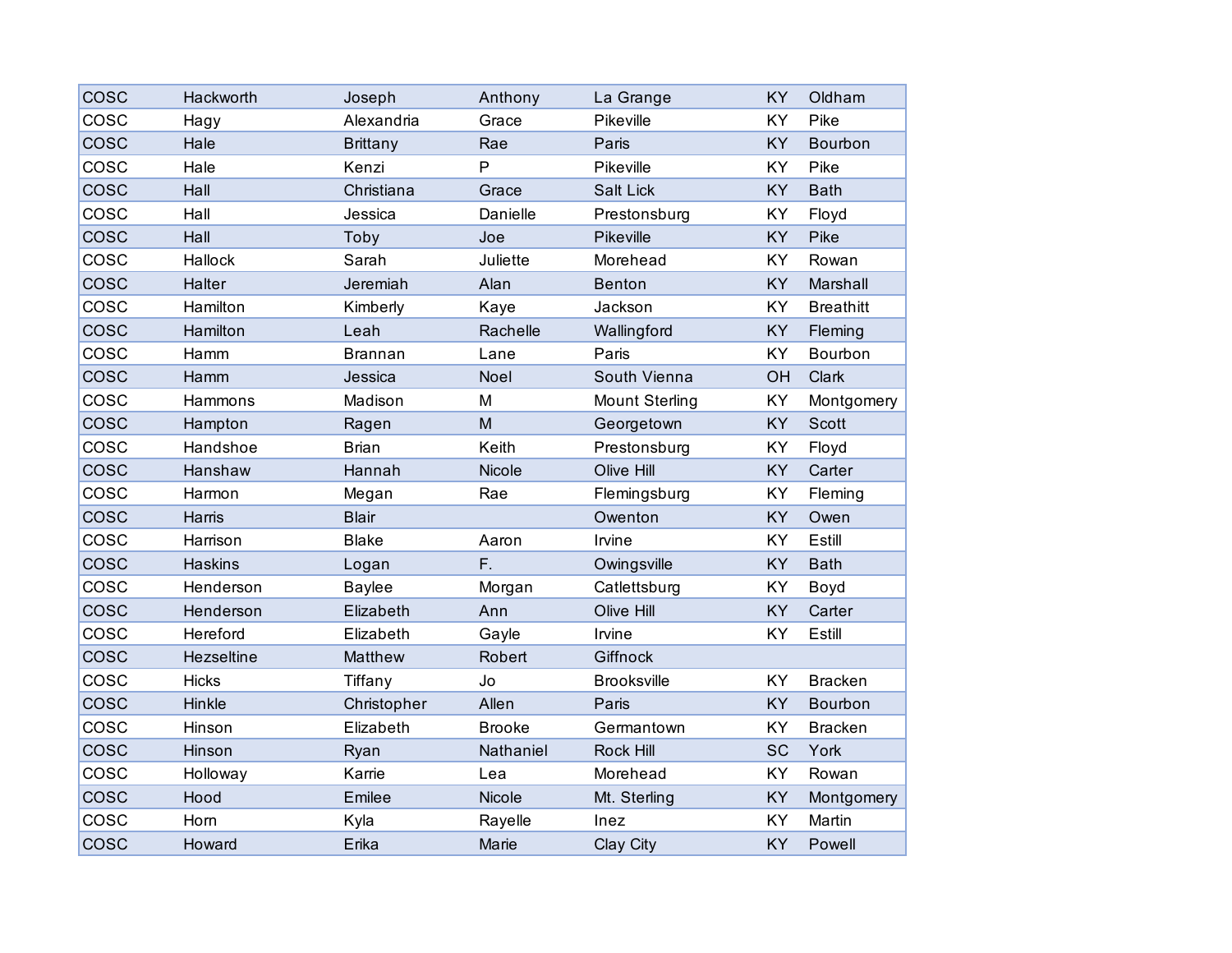| COSC        | Howard     | Kyle            | Thomas         | Salyersville | KY        | Magoffin       |
|-------------|------------|-----------------|----------------|--------------|-----------|----------------|
| COSC        | Howard     | Madison         | $\overline{C}$ | Olympia      | KY        | <b>Bath</b>    |
| COSC        | Howard     | Madison         | Renae          | Hazard       | KY        | Perry          |
| <b>COSC</b> | Howard     | Morgan          | D              | Olympia      | KY        | <b>Bath</b>    |
| COSC        | Howard     | Sarah           | N              | Otway        | OH        | Scioto         |
| <b>COSC</b> | Hudson     | Josiah          | Michael        | South Shore  | KY        | Greenup        |
| cosc        | Huff       | Emily           | Ann            | Rush         | KY        | Boyd           |
| <b>COSC</b> | Huff       | Shesney         | <b>Bree</b>    | Middlesboro  | KY        | <b>Bell</b>    |
| COSC        | Hugunin    | Kara            | Nicole         | Union        | KY        | <b>Boone</b>   |
| <b>COSC</b> | Hull       | Allison         | Renee          | <b>Berea</b> | KY        | Madison        |
| cosc        | Hunley     | Chelsea         | Renee          | Salyersville | KY        | Magoffin       |
| cosc        | Hunley     | McKenzie        | Ryan           | Salyersville | KY        | Magoffin       |
| COSC        | Hunt       | Patricia        | Ann            | Inez         | KY        | Martin         |
| <b>COSC</b> | Huron      | <b>Nicholas</b> | Alexander      | Manchester   | OH        | Adams          |
| COSC        | Hurst      | Landon          | Cole           | Frankfort    | KY        | Franklin       |
| <b>COSC</b> | Hutcherson | <b>Startus</b>  | Almonzo        | Fairhope     | <b>AL</b> | <b>Baldwin</b> |
| COSC        | Isaac      | Mariah          | Paige          | Olive Hill   | KY        | Carter         |
| cosc        | Isaac      | Mason           |                | Salyersville | KY        | Magoffin       |
| COSC        | Isaacs     | Abby            | E              | Ashland      | KY        | Boyd           |
| <b>COSC</b> | Isaacs     | Kasey           | $\mathsf{A}$   | Grayson      | KY        | Carter         |
| COSC        | Jackson    | Destiny         | Dawn           | Williamstown | KY        | Grant          |
| <b>COSC</b> | Jackson    | Hannah          | M              | Catlettsburg | KY        | Boyd           |
| COSC        | Jacobs     | Joseph          | Andrew         | Catlettsburg | KY        | Boyd           |
| COSC        | James      | Emily           | $\top$         | Cold Spring  | KY        | Campbell       |
| cosc        | Jarrell    | Shauna          | $\mathsf{R}$   | Morehead     | KY        | Rowan          |
| cosc        | Jenkins    | Alexa           | Rona           | Maysville    | KY        | Mason          |
| COSC        | Jenkins    | Rebecca         | Lynn           | Rush         | KY        | Boyd           |
| COSC        | Johns      | Gabriel         | Gene           | Grayson      | KY        | Carter         |
| cosc        | Johnson    | Ana             | Faith          | Crittenden   | <b>KY</b> |                |
| <b>COSC</b> | Johnson    | Clare           | Maria          | Shelbyville  | KY        | Shelby         |
| COSC        | Johnson    | Dylan           | Reid           | Villa Hills  | KY        | Kenton         |
| COSC        | Johnson    | Ellie           | Jo             | Wheelersburg | OH        | Scioto         |
| COSC        | Johnson    | Heather         |                | Stanton      | KY        | Powell         |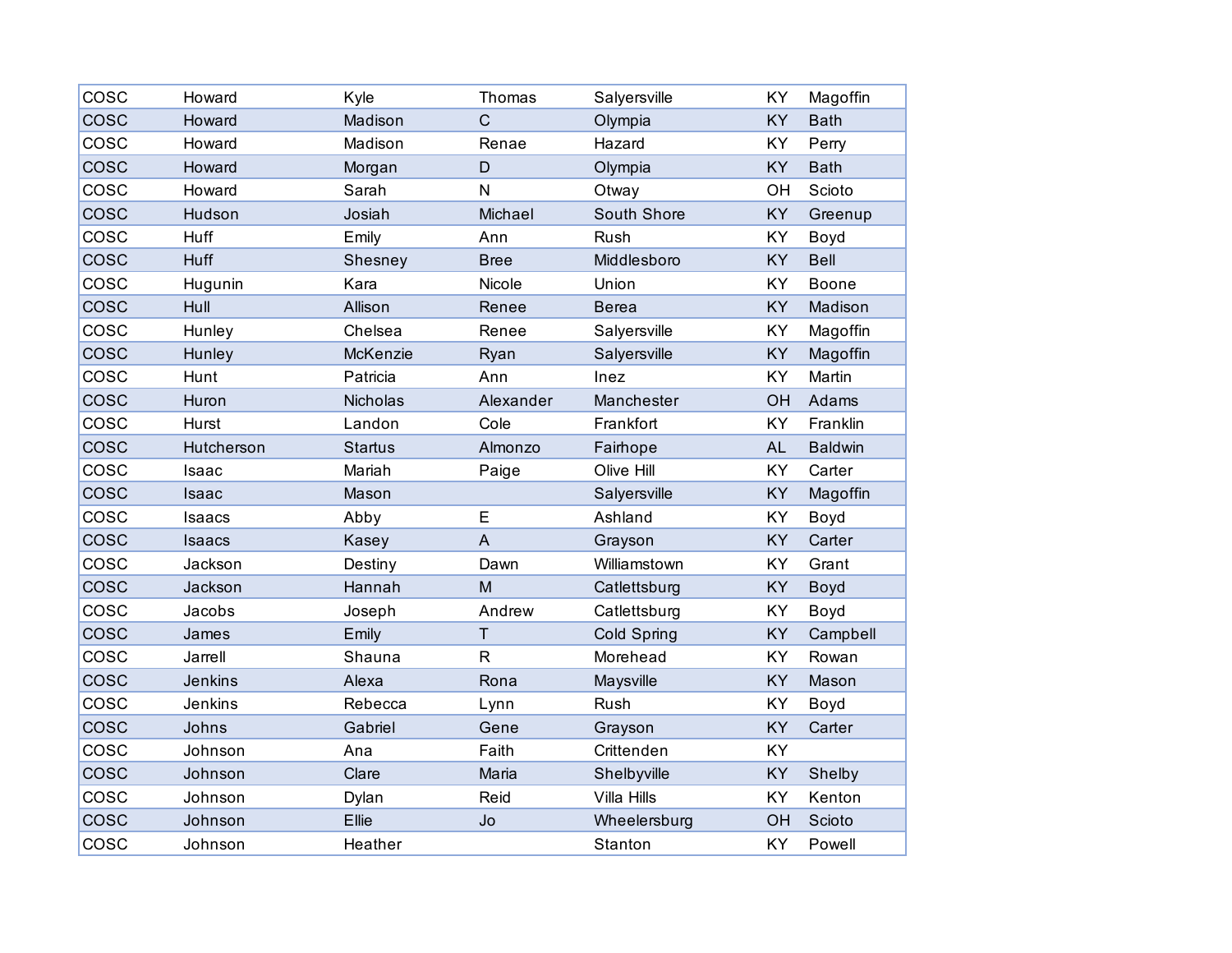| COSC | Johnson     | Victoria        | L               | Winchester              | KY        | Clark         |
|------|-------------|-----------------|-----------------|-------------------------|-----------|---------------|
| COSC | Jones       | <b>Brooke</b>   | S               | Morning View            | KY        | Kenton        |
| cosc | Jones       | Taylor          | Jean            | <b>Franklin Furnace</b> | OH        | Scioto        |
| COSC | Jones       | Vanessa         | Leigh           | Olive Hill              | KY        | Carter        |
| COSC | Justice     | Candace         | <b>Brooke</b>   | Morehead                | KY        | Rowan         |
| COSC | Kays        | Evan            | $\mathsf{C}$    | Lawrenceburg            | KY        | Anderson      |
| cosc | Keating     | Hannah          | <b>Beatrice</b> | Liberty Township        | OH        | <b>Butler</b> |
| COSC | Keeton      | Cameron         | <b>Blake</b>    | South Portsmouth        | KY        | Greenup       |
| COSC | Keeton      | Krystal         | Alexa           | Raceland                | KY        | Greenup       |
| COSC | Kendrick    | Taylor          | Jo              | Morehead                | KY        | Rowan         |
| cosc | Kerns       | Adrianna        | Kellam          | Morehead                | KY        | Rowan         |
| COSC | Kidd        | Deanna          | Nicole          | Auxier                  | KY        | Floyd         |
| COSC | King        | Ashley          | Nicole          | Campton                 | KY        | Wolfe         |
| COSC | King        | Caitlin         | Lauradawn       | <b>Marshes Siding</b>   | KY        | McCreary      |
| COSC | King        | Maya            | Jade            | Morehead                | KY        | Rowan         |
| COSC | King        | Sarah           | Renee           | Louisville              | KY        | Jefferson     |
| COSC | Kinster     | <b>Brittany</b> | Jean            | Isonville               | <b>KY</b> | Elliott       |
| COSC | Kiper       | Eva             | Grace           | Mason                   | OH        | Warren        |
| COSC | <b>Kirk</b> | Luke            | Dalton          | Catlettsburg            | KY        | Boyd          |
| COSC | Kiser       | Cyndol          | Lynann          | <b>Whitley City</b>     | KY        | McCreary      |
| COSC | Klopp       | <b>Breanna</b>  | Nicole          | Mallie                  | KY        | Knott         |
| COSC | Knecht      | Destiny         | Nicole          | Alexandria              | KY        | Campbell      |
| COSC | Knight      | Keaghan         | Alexander       | Henderson               | KY        | Henderson     |
| COSC | Knueven     | Matthew         | Cooper          | Loveland                | OH        | Clermont      |
| COSC | Krumpelman  | Alexis          | Katherine       | Covington               | KY        | Kenton        |
| COSC | Kulp        | MacKenzie       | Renee           | Lagrange                | KY        | Oldham        |
| COSC | Kunz        | Lauryn          | $\mathsf{N}$    | Imperial                | <b>MO</b> | Jefferson     |
| COSC | Labine      | Khloe           |                 | Blythewood              | SC        | Richland      |
| cosc | Lacey       | Cassidy         | Joann           | Williamstown            | <b>KY</b> | Grant         |
| cosc | Lagoy       | Taylor          | Josephine       | Clovis                  | <b>NM</b> | Curry         |
| COSC | Lail        | Justin          | Casey           | Frankfort               | <b>KY</b> | Franklin      |
| COSC | Lamp        | Marissa         | Genevieve       | Aurora                  | IN        | Dearborn      |
| COSC | Lawson      | Alex            | J               | South Shore             | KY        | Greenup       |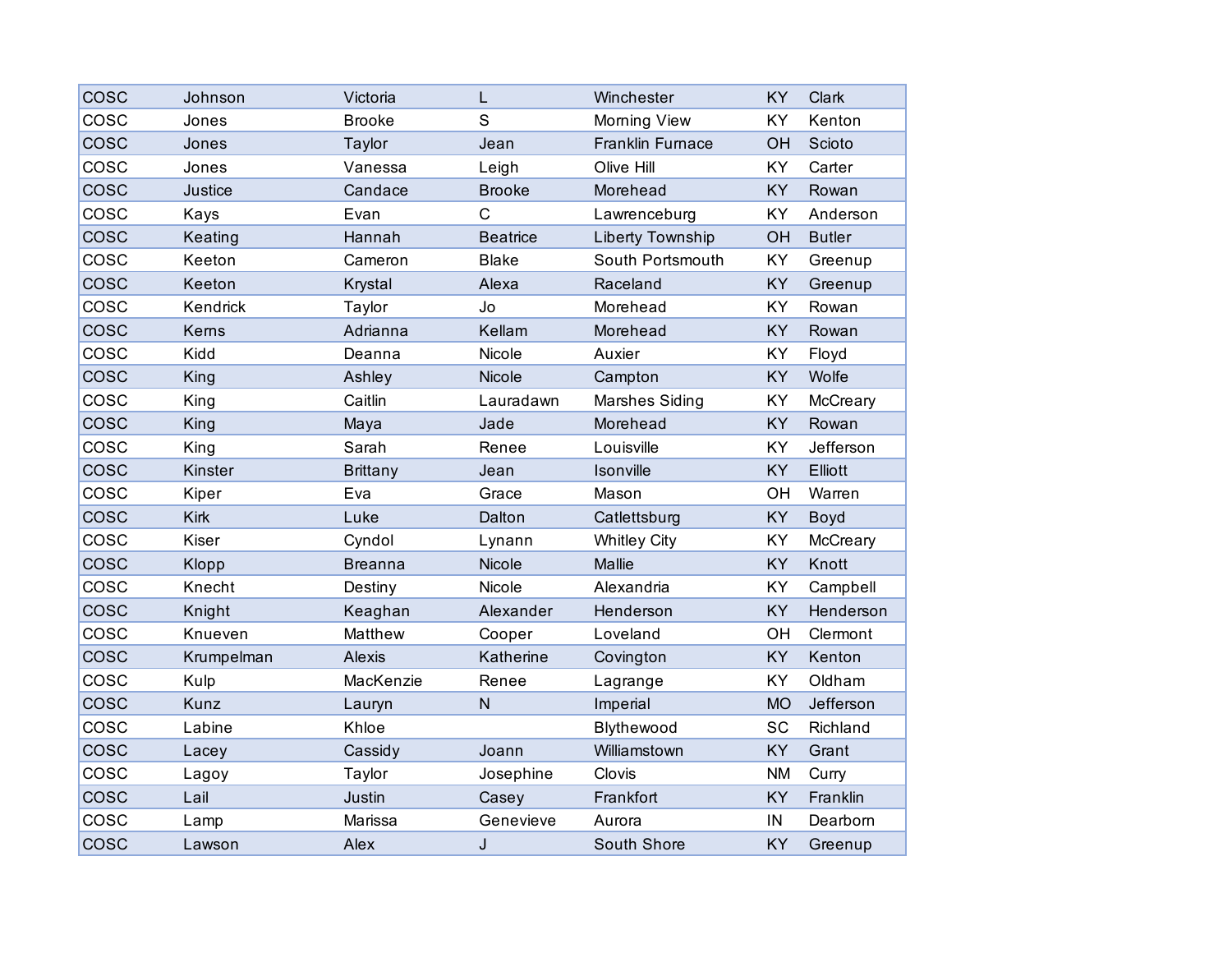| COSC        | Leadford | Christopher     | Douglas        | <b>West Liberty</b>   | KY        | Morgan           |
|-------------|----------|-----------------|----------------|-----------------------|-----------|------------------|
| COSC        | Lemaster | James           | Michael        | Salyersville          | KY        | Magoffin         |
| COSC        | Lemaster | Nicholas        | Edward         | Salyersville          | KY        | Magoffin         |
| <b>COSC</b> | Lemaster | <b>Titus</b>    | <b>Trent</b>   | Garrison              | KY        | Lewis            |
| COSC        | Lemaster | William         | Conner         | Ashland               | KY        | Boyd             |
| <b>COSC</b> | Lentz    | Angela          | Κ              | Morehead              | KY        | Rowan            |
| cosc        | Lewis    | Aaron           | J              | <b>West Liberty</b>   | KY        | Morgan           |
| <b>COSC</b> | Lewis    | Dalton          | Cole           | Sterling              | VA        | Loudoun          |
| COSC        | Lewis    | Jacob           | Allen          | Wheelersburg          | OH        | Scioto           |
| <b>COSC</b> | Lewis    | Michaela        | $\overline{A}$ | Ashland               | KY        | Boyd             |
| cosc        | Lewis    | Warren          | Michael        | Greenup               | KY        | Greenup          |
| COSC        | Lindon   | Linzy           | Dillan         | <b>Hazel Green</b>    | KY        | Wolfe            |
| COSC        | Lindsey  | Colton          | Kade           | Pikeville             | KY        | Pike             |
| <b>COSC</b> | Little   | <b>Brooklyn</b> | Taylor         | Jackson               | KY        | <b>Breathitt</b> |
| COSC        | Little   | Garrett         | Owen           | Morehead              | KY        | Rowan            |
| <b>COSC</b> | Little   | Kaylan          | Cheyenne       | Jackson               | KY        | <b>Breathitt</b> |
| COSC        | Little   | William         | Lee            | Beattyville           | KY        | Lee              |
| cosc        | Litton   | Kyle            | Dante          | Eastern               | KY        | Floyd            |
| COSC        | Lizotte  | Sarah           | <b>Beth</b>    | Olive Hill            | KY        | Carter           |
| <b>COSC</b> | Logan    | Hannah          | Elizabeth      | Flemingsburg          | KY        | Fleming          |
| COSC        | Logan    | Leslie          | T              | Flemingsburg          | KY        | Fleming          |
| <b>COSC</b> | Lowe     | David           | Emanuel        | Shepherdsville        | KY        | <b>Bullitt</b>   |
| COSC        | Lowe     | Kayla           | Marissa        | Pikeville             | KY        | Pike             |
| COSC        | Lowery   | Callie          | L              | Whitehouse            | KY        | Johnson          |
| cosc        | Lyons    | Chastyn         | Janay          | Clearfield            | KY        | Rowan            |
| <b>COSC</b> | Lytle    | <b>Brooke</b>   | Cleveland      | Flemingsburg          | KY        | Fleming          |
| COSC        | Mabry    | Lora            | <b>Beth</b>    | Olive Hill            | KY        | Carter           |
| COSC        | Mabry    | <b>Tanner</b>   | K.             | <b>West Liberty</b>   | KY        | Morgan           |
| cosc        | Maki     | Peyton          | M              | Mount Washington      | KY        | <b>Bullitt</b>   |
| <b>COSC</b> | Marshall | Jessica         | Nichole        | Paris                 | KY        | Bourbon          |
| COSC        | Martin   | Hannah          | Zoe            | Langely               | KY        | Floyd            |
| COSC        | Martin   | Rebecca         | Anne           | Hampstead             | <b>MD</b> | Carroll          |
| COSC        | Martin   | Shelby          | Boyd           | <b>Mount Sterling</b> | KY        | Montgomery       |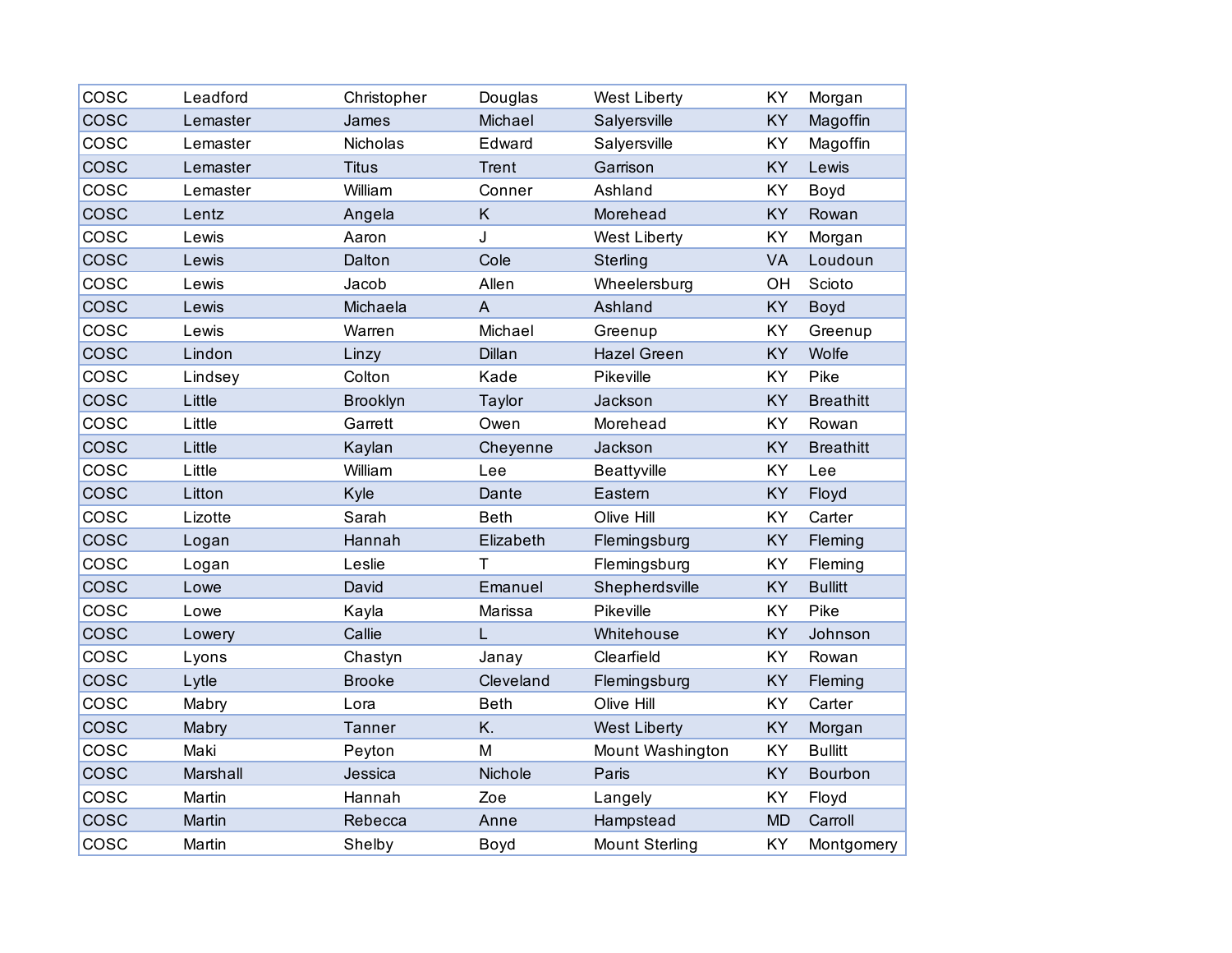| COSC        | May             | Emily           | Jean                | Canada              | KY        | Pike        |
|-------------|-----------------|-----------------|---------------------|---------------------|-----------|-------------|
| COSC        | Mays            | Robert          | <b>Jesse Dalton</b> | Ezel                | KY        | Morgan      |
| COSC        | Mayse           | Chelsey         | Nicole              | Clearfield          | KY        | Rowan       |
| COSC        | McCall          | Shelby          | Margale             | Morehead            | KY        | Rowan       |
| COSC        | McCoy           | James           | Caleb               | Pikeville           | KY        | Pike        |
| COSC        | McCullough      | Molly           | G                   | Ashland             | KY        | Boyd        |
| <b>COSC</b> | McDonald        | Rachael         | K                   | Winchester          | KY        | Clark       |
| COSC        | McDonnell       | Danielle        | Haley               | <b>Coxs Creek</b>   | KY        | Nelson      |
| <b>COSC</b> | <b>McGhee</b>   | Mason           | Adam                | Morehead            | KY        | Rowan       |
| COSC        | McKinney        | Jasarae         | <b>Blue</b>         | Elliotville         | <b>KY</b> | Rowan       |
| <b>COSC</b> | McKinney        | Kurstin         | L                   | Nicholasville       | KY        | Jessamine   |
| COSC        | McKnight        | Reace           | Nicole              | Ashland             | KY        | Boyd        |
| <b>COSC</b> | <b>McMillin</b> | Taelor          | Leann               | California          | KY        | Campbell    |
| COSC        | Meade           | Allison         | <b>Beth</b>         | <b>Banner</b>       | KY        | Floyd       |
| <b>COSC</b> | Meade           | Kimberly        | <b>Brooke</b>       | Jeremiah            | KY        | Letcher     |
| COSC        | Menard          | Hilton          | М.                  | Morehead            | KY        | Rowan       |
| <b>COSC</b> | Mendez          | <b>Brittany</b> | Renee               | Ashland             | KY        | Boyd        |
| COSC        | Meyer           | Hannah          | E                   | Kill Devil Hills    | <b>NC</b> | Dare        |
| COSC        | Mikula          | Rebecca         | Christina           | Savannah            | <b>MO</b> | Andrew      |
| COSC        | Miller          | Kelsey          | Jo                  | Greenup             | KY        |             |
| <b>COSC</b> | <b>Miller</b>   | Reganne         | M                   | Carlisle            | KY        | Nicholas    |
| COSC        | <b>Mills</b>    | Haley           | Alexandra           | Tutorkey            | KY        | Johnson     |
| COSC        | Minix           | Danielle        |                     | Salyersville        | KY        | Magoffin    |
| COSC        | Minton          | Morgan          | Shea                | Ashland             | KY        | Boyd        |
| <b>COSC</b> | Minton          | Shannon         | Rhea                | Science Hill        | KY        | Pulaski     |
| cosc        | Mitchell        | Lacey           | Ann                 | <b>Mount Olivet</b> | KY        | Robertson   |
| COSC        | Moakler         | <b>Justin</b>   | Joseph              | <b>Brampton</b>     | ON        |             |
| cosc        | Modrich         | Alyssa          | Jean                | <b>Fort Gratiot</b> | MI        | Saint Clair |
| <b>COSC</b> | Mohesky         | Shannon         | Christine           | Washington          | <b>MO</b> | Franklin    |
| cosc        | Mohr            | Abigail         | Elizabeth           | Winchester          | KY        | Clark       |
| COSC        | Montgomery      | Ethan           | Pierce              | Newark              | OH        | Licking     |
| COSC        | Moore           | Charlie         | Marie               | Cynthiana           | KY        | Harrison    |
| <b>COSC</b> | Moore           | Courtney        | Katherine           | <b>Berry</b>        | KY        | Harrison    |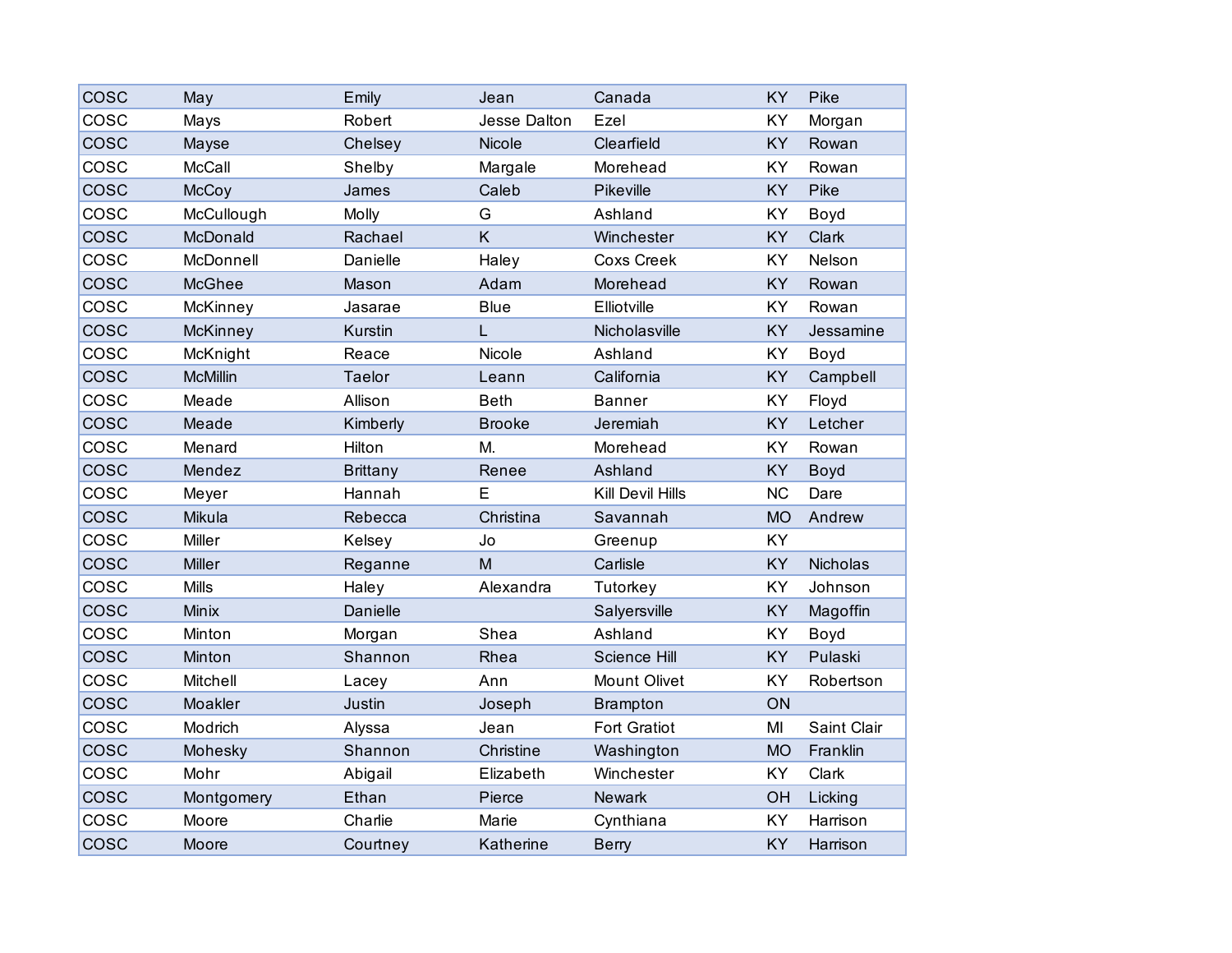| COSC        | Moore          | Jordan        | Renae          | South Shore           | KY | Greenup          |
|-------------|----------------|---------------|----------------|-----------------------|----|------------------|
| <b>COSC</b> | Moore          | Katie         | Miranda        | <b>Mount Sterling</b> | KY | Montgomery       |
| COSC        | Moore          | Megan         | Renee          | Lovely                | KY | Martin           |
| cosc        | Moore          | Stephanie     | Grace          | Dover                 | KY | Mason            |
| COSC        | Moore          | Steven        | <b>Barrett</b> | Lovely                | KY | Martin           |
| <b>COSC</b> | Morey          | Eli           | Patrick        | <b>Mousie</b>         | KY | Knott            |
| COSC        | Morgan         | Madeline      | Janel          | Crittenden            | KY | Grant            |
| COSC        | Morrice        | Mary          | Katherine      | Lexington             | KY | Fayette          |
| COSC        | Mortimer       | Emma          | Lacy           | Salyersville          | KY | Magoffin         |
| <b>COSC</b> | <b>Moss</b>    | Jacob         | Tyler          | Santa Clarita         | CA | Ventura          |
| COSC        | Moyer          | Jessica       | Faye           | Hollsopple            | PA | Somerset         |
| <b>COSC</b> | Muehlbauer     | Julia         | Marie          | Maysville             | KY | Mason            |
| cosc        | Mullen         | Shelby        | Ann            | Cynthiana             | KY | Harrison         |
| cosc        | <b>Mullins</b> | Rachel        | Leland         | Denton                | KY | Carter           |
| COSC        | Murphy         | Kristyn       | McKenzie       |                       |    |                  |
| COSC        | Muse           | Lucas         | Alexander      | Maysville             | KY | Mason            |
| cosc        | Muse           | Savannah      | Jean           | Somerset              | KY | Pulaski          |
| cosc        | <b>Myers</b>   | Allison       | Hope           | Mt Sterling           | KY | Montgomery       |
| cosc        | Neace          | Makenzie      | Lexis          | Jackson               | KY | <b>Breathitt</b> |
| <b>COSC</b> | <b>Nealis</b>  | Morgan        | <b>Scott</b>   | Morehead              | KY | Rowan            |
| COSC        | Negrelli       | Megan         | Olivia         | Winchester            | KY | Clark            |
| COSC        | <b>Nelko</b>   | Alexa         | Nicole         | <b>Cranberry Twp</b>  | PA | <b>Butler</b>    |
| COSC        | Neumann        | Abigail       | Marie          | <b>Burlington</b>     | KY | Boone            |
| <b>COSC</b> | Newcomb        | <b>Bonnie</b> | $\mathsf{R}$   | Lexington             | KY | Fayette          |
| COSC        | Newell         | Griffin       | Alexander      | Richmond              | KY | Madison          |
| <b>COSC</b> | Newsome        | Emily         | Rachel         | Kite                  | KY | Knott            |
| COSC        | Newsome        | Tristan       | Chance         | Clearfield            | KY | Rowan            |
| cosc        | Nichols        | Mitchell      | Edward         | Morehead              | KY | Rowan            |
| cosc        | <b>Norris</b>  | Rebecca       | Gayle          | <b>Brooksville</b>    | KY | <b>Bracken</b>   |
| <b>COSC</b> | Northcutt      | Emily         | $\mathsf{R}$   | Cynthiana             | KY | Harrison         |
| COSC        | Nunn           | Alexis        |                | Parker                | CO | Douglas          |
| COSC        | Nyderek        | Haley         | Grace          | South Shore           | KY | Greenup          |
| COSC        | O'Brien        | Hannah        | J.             | Morehead              | KY | Rowan            |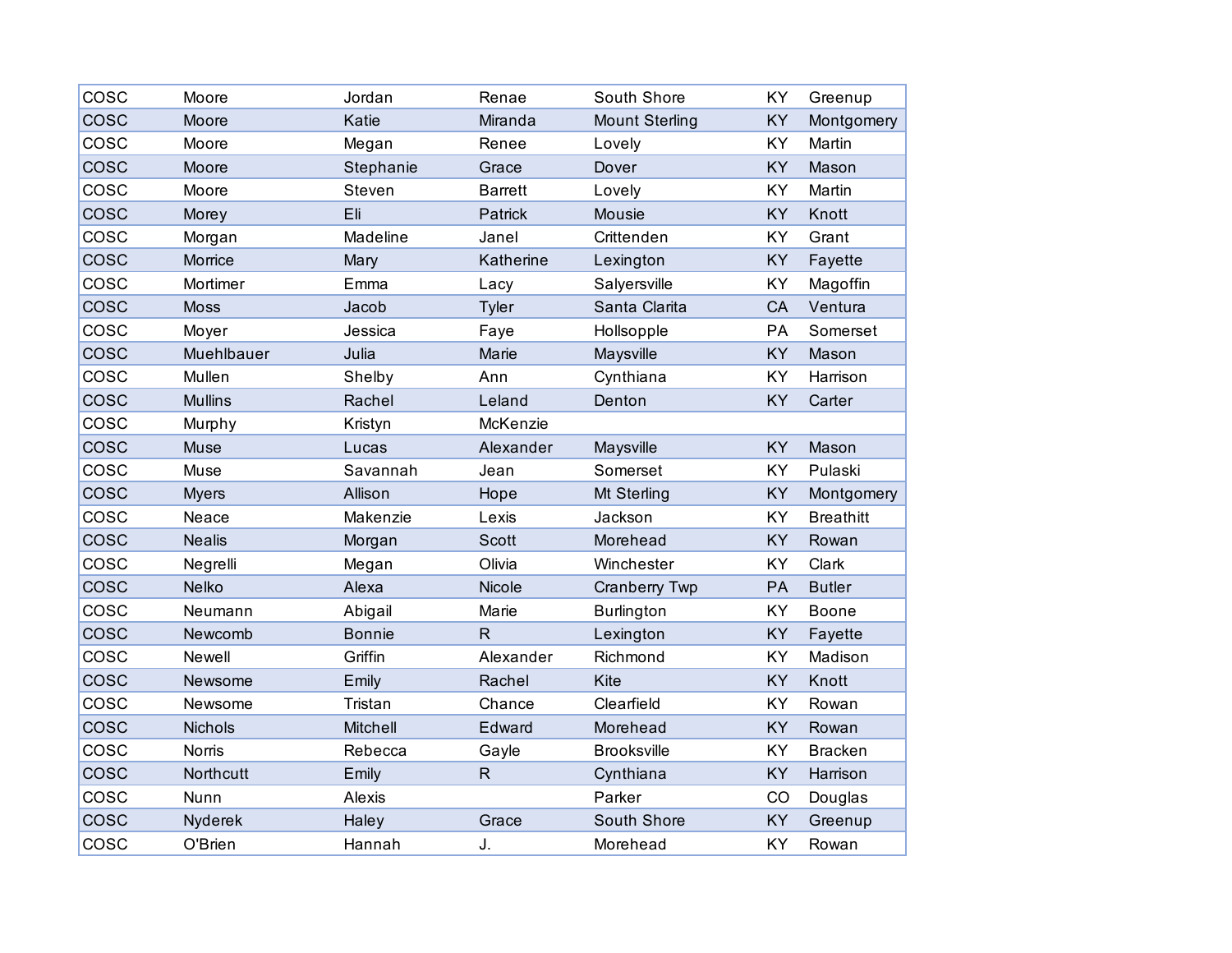| COSC        | O'Hara          | Gabe         | Nicholas            | Georgetown         | OH        | <b>Brown</b> |
|-------------|-----------------|--------------|---------------------|--------------------|-----------|--------------|
| COSC        | Oldiges         | Lauren       | Sue Ellen           | Covington          | <b>KY</b> | Kenton       |
| COSC        | Oney            | Elizabeth    | R.                  | Jeffersonville     | <b>KY</b> | Montgomery   |
| COSC        | Osborn          | Melanie      | E                   | Circleville        | OH        | Pickaway     |
| COSC        | Osborn          | Miranda      | Kaylor              | <b>Berea</b>       | KY        | Madison      |
| COSC        | Ott             | Sierra       |                     | Greencastle        | PA        | Franklin     |
| cosc        | Ottman          | Madison      | $\overline{N}$      | Goshen             | KY        | Oldham       |
| COSC        | Paige           | Madison      | Nicole              | Lexington          | <b>KY</b> | Fayette      |
| <b>COSC</b> | Palmer          | Nicole       | Morgan              | Langhorne          | PA        | <b>Bucks</b> |
| COSC        | Parker          | Emily        | Elizabeth           | Olive Hill         | <b>KY</b> | Carter       |
| cosc        | Parker          | Emmie        | Jo                  | Morehead           | <b>KY</b> | Rowan        |
| COSC        | Parker          | Haley        | Ann                 | Mt. Sterling       | <b>KY</b> | Montgomery   |
| <b>COSC</b> | Patel           | Dip          | Mahendrakuma Eubank |                    | <b>KY</b> | Pulaski      |
| COSC        | Patel           | Tithi        | Jigar               | Dahod              |           |              |
| cosc        | Patrick         | Amos         | Kelly               | Morehead           | <b>KY</b> | Rowan        |
| COSC        | Patrick         | Chloe        | Donna               | Morehead           | KY        | Rowan        |
| <b>COSC</b> | Patrick         | Thomas       | Green               | Salyersville       | <b>KY</b> | Magoffin     |
| COSC        | Patton          | Noah         | $\mathsf T$         | Owingsville        | <b>KY</b> | <b>Bath</b>  |
| COSC        | Pauley          | Megan        | Rae                 | Lexington          | KY        | Fayette      |
| COSC        | Peck            | Amber        | Renae               | Frenchburg         | KY        | Menifee      |
| <b>COSC</b> | Peck            | Haleigh      | Paige               | Louisa             | <b>KY</b> | Lawrence     |
| COSC        | Pelphrey        | William      | Garrett             | River              | <b>KY</b> | Johnson      |
| COSC        | Pennington      | Logan        | Evan                | Falmouth           | <b>KY</b> | Pendleton    |
| COSC        | Pennington      | Regina       | Leah                | Webbville          | KY        | Lawrence     |
| cosc        | <b>Perkins</b>  | Jodi         | Mykayla             | Webbville          | <b>KY</b> | Lawrence     |
| COSC        | Perry           | Holly        | Maria               | Frenchburg         | KY        | Menifee      |
| COSC        | Perry           | Joshua       |                     | Inez               | <b>KY</b> | Martin       |
| COSC        | Peters          | Jacob        | Matthew             | Canal Winchester   | OH        | Franklin     |
| <b>COSC</b> | Peyton          | Skyler       | <b>Elese</b>        | Mt Sterling        | KY        | Montgomery   |
| COSC        | Phillips        | Hannah       | <b>Brooke</b>       | Maysville          | <b>KY</b> | Mason        |
| COSC        | <b>Phillips</b> | Morgan       | Elizabeth           | <b>Beattyville</b> | <b>KY</b> | Lee          |
| COSC        | Pickren         | Melissa      | Suzanne             | Louisville         | <b>KY</b> | Jefferson    |
| cosc        | Pierce          | <b>Drake</b> | Morgan              | <b>Butler</b>      | KY        | Pendleton    |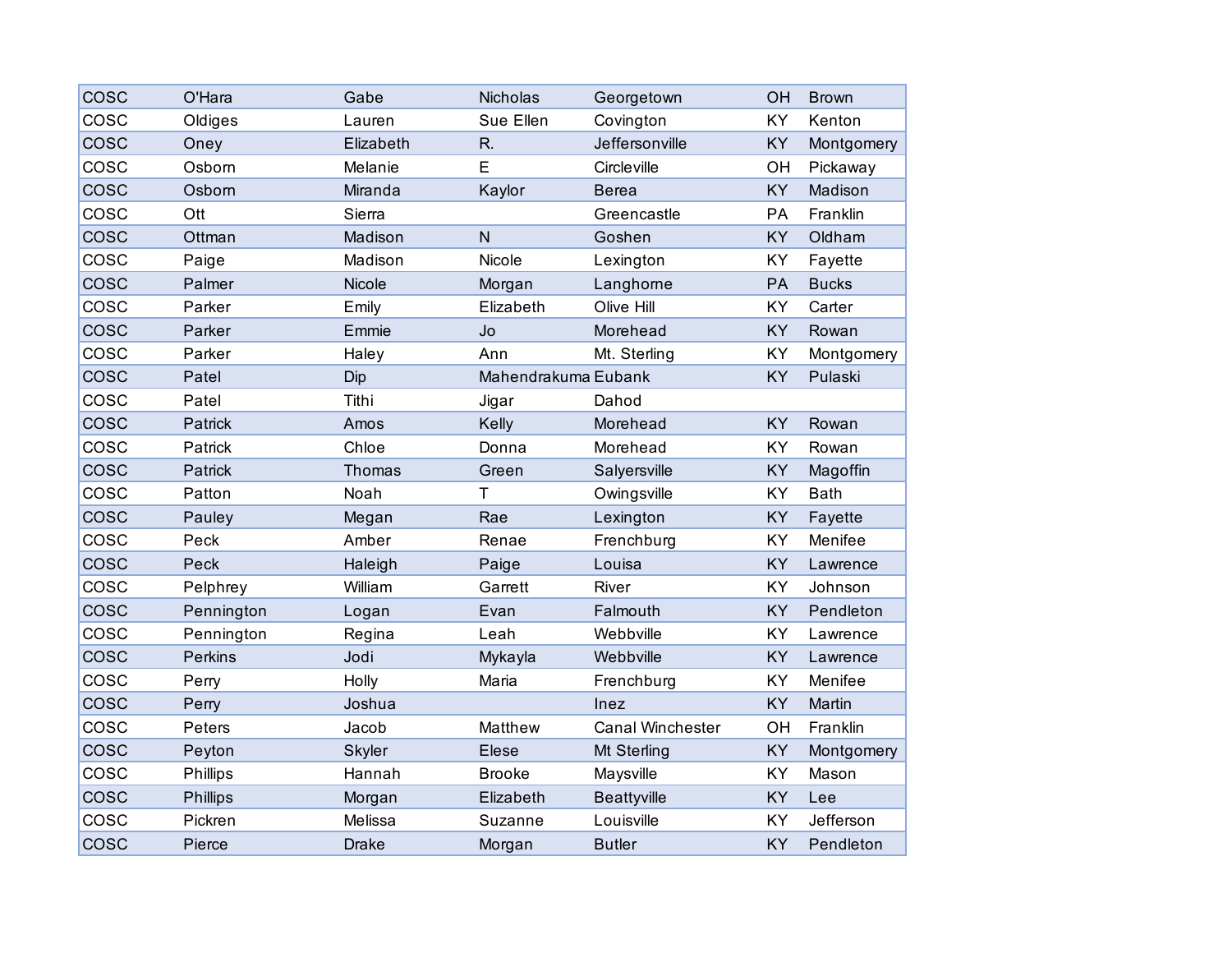| COSC        | Pillow       | Darby     | Holdren                       | Chillicothe         | OH        | Ross         |
|-------------|--------------|-----------|-------------------------------|---------------------|-----------|--------------|
| COSC        | <b>Pitts</b> | William   | Thomas                        | Georgetown          | KY        | <b>Scott</b> |
| COSC        | Pitzer       | Tristan   | Neil                          | Greenfield          | OH        | Highland     |
| <b>COSC</b> | Plank        | Jarrod    | Tyler                         | Morehead            | <b>KY</b> | Rowan        |
| COSC        | Plank        | Nicole    | Lynn                          | Morehead            | KY        | Rowan        |
| <b>COSC</b> | Popp         | Clifton   | W                             | Hazard              | KY        | Perry        |
| cosc        | Porter       | Malinda   | Jayne Alison                  | Oil Springs         | KY        | Johnson      |
| <b>COSC</b> | Porter       | William   | T                             | Salyersville        | <b>KY</b> | Magoffin     |
| COSC        | Potter       | Tyler     | Benjamin                      | <b>West Liberty</b> | KY        | Morgan       |
| <b>COSC</b> | Poulos       | Parker    | Elizabeth                     | Mt. Sterling        | KY        | Montgomery   |
| cosc        | Prater       | Gary      | Michael                       | <b>West Liberty</b> | KY        | Morgan       |
| cosc        | Prater       | James     | Dillon                        | Salyersville        | KY        | Magoffin     |
| cosc        | Prater       | Patrick   | Shane                         | Salyersville        | KY        | Magoffin     |
| <b>COSC</b> | Prather      | Chad      | Douglas                       | Morehead            | KY        | Rowan        |
| COSC        | Price        | Cassidy   | Rose                          | <b>West Union</b>   | OH        | Adams        |
| cosc        | Price        | Charles   | Warren                        | Louisa              | KY        | Lawrence     |
| cosc        | Price        | Rachel    | Ann                           | Lexington           | KY        | Fayette      |
| cosc        | Prine        | Molly     | Marie                         | Winchester          | OH        | Adams        |
| COSC        | Prodoehl     | Madison   | Ann                           | Melbourne           | KY        | Campbell     |
| cosc        | Pulliam      | Lauren    | Rechelle                      | Lebanon             | KY        | Marion       |
| COSC        | Purdy        | Sarah     | <b>Brooke</b>                 | Morehead            | KY        | Rowan        |
| <b>COSC</b> | Quesinberry  | Heather   | Virginia                      | Grayson             | KY        | Carter       |
| COSC        | Quesinberry  | Mary      | Margaret                      | Morehead            | KY        | Rowan        |
| <b>COSC</b> | Ralenkotter  | Cole      | William                       | Lexington           | KY        | Fayette      |
| cosc        | Randolph     | James     | Ralph                         | Olive Hill          | KY        | Carter       |
| cosc        | Rawlings     | Katherine | $\vee$                        | Lexington           | <b>KY</b> | Fayette      |
| COSC        | Ray          | lan       | <b>Bruce</b>                  | Morehead            | KY        | Rowan        |
| <b>COSC</b> | Ray          | Joseph    | <b>Tyler</b>                  | Frankfort           | KY        | Franklin     |
| cosc        | Rayburn      | Jasmine   | Gabrielle                     | Olive Hill          | <b>KY</b> | Carter       |
| cosc        | Read         | Abrial    | Gwendolyn                     | Phyllis             | <b>KY</b> | Pike         |
| COSC        | Reams        | lan       | <b>Richard Thoma: Bedford</b> |                     | KY        | Trimble      |
| <b>COSC</b> | Reed         | Allison   | Paige                         | Lebanon             | KY        | Marion       |
| COSC        | Renfro       | Tara      | Renee                         | <b>Berea</b>        | KY        | Madison      |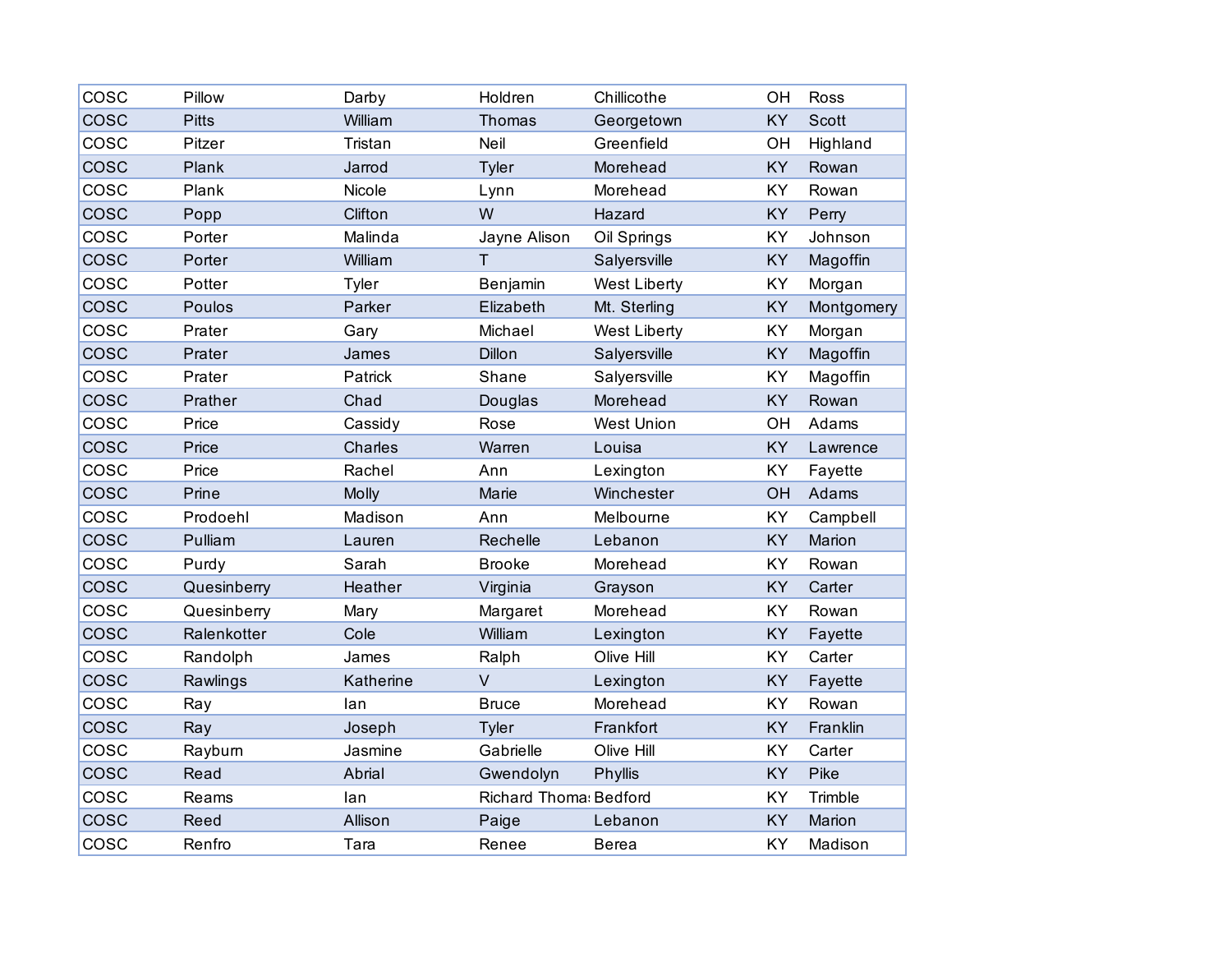| <b>COSC</b> | Reyes        | Susan            | Fabiola                    | Mt Sterling       | KY        | Montgomery      |
|-------------|--------------|------------------|----------------------------|-------------------|-----------|-----------------|
| COSC        | <b>Rice</b>  | Hannah           | Noel                       | Van Lear          | KY        | Johnson         |
| cosc        | Rickman      | Nathan           | Thomas                     | Ashland           | KY        | Boyd            |
| COSC        | Riddle       | Kristin          | Renee                      | Owingsville       | KY        | <b>Bath</b>     |
| <b>COSC</b> | Ridener      | Macy             | Kerrigan                   | Winchester        | KY        | Clark           |
| COSC        | <b>Rife</b>  | Rachel           | Jaye                       | Morehead          | KY        | Rowan           |
| COSC        | <b>Riggs</b> | Terra            | Elizabeth                  | Mt. Washington    | KY        | <b>Bullitt</b>  |
| cosc        | Roberts      | Christopher      | Aaron                      | Morehead          | KY        | Rowan           |
| <b>COSC</b> | Robinson     | <b>Brady</b>     | Keith                      | Pikeville         | KY        | Pike            |
| COSC        | Rose         | <b>Desiree</b>   | L                          | Campton           | KY        | Wolfe           |
| <b>COSC</b> | Rose         | Jayla            | Erin                       | Olive Hill        | KY        | Carter          |
| COSC        | Rose         | Kaitlyn          | Marie                      | Campton           | KY        | Wolfe           |
| cosc        | Rose         | MaKayla          | Anne                       | Olive Hill        | KY        | Carter          |
| COSC        | Rosel        | Mallarie         | Laurissa Paige Brooksville |                   | KY        | <b>Bracken</b>  |
| <b>COSC</b> | <b>Ross</b>  | Abigail          | Dawn                       | Ezel              | KY        | Morgan          |
| COSC        | Rucker       | Thomas           | K                          | Ashland           | KY        | Boyd            |
| <b>COSC</b> | Rust         | <b>Brittany</b>  | M                          | Cold Spring       | KY        | Campbell        |
| cosc        | Sadler       | Mikaela          | Elizabeth                  | <b>Berea</b>      | KY        | Madison         |
| COSC        | Salyers      | Nicholas         |                            | Sandy Hook        | KY        | Elliott         |
| COSC        | Sammons      | Kayla            | Lynn                       | Flatwoods         | KY        | Greenup         |
| <b>COSC</b> | Schabert     | Jacob            | Taylor                     | Morehead          | <b>KY</b> | Rowan           |
| COSC        | Schifano     | Amber            | Gayle                      | <b>Belleville</b> | PA        | Mifflin         |
| cosc        | Schroer      | Lara             | E                          | Morrow            | OH        | Warren          |
| COSC        | Schuh        | Kati             | Jo                         | Morehead          | KY        | Rowan           |
| COSC        | Scott        | Johnna           | Faye                       | Mt. Sterling      | KY        | Montgomery      |
| COSC        | Schwartz     | Megan            | Elizabeth                  | Walton            | KY        | <b>Boone</b>    |
| COSC        | Sellinger    | Emory            | Marie                      | Mckinney          | <b>TX</b> | Collin          |
| <b>COSC</b> | Semmler      | Taylor           |                            | Mount Juliet      | <b>TN</b> | Wilson          |
| COSC        | Sevier       | Katelyn          |                            | Loveland          | OH        | Clermont        |
| <b>COSC</b> | Sexton       | Andrew           | Thomas                     | Clearfield        | KY        | Rowan           |
| COSC        | Sharma       | <b>Binamrata</b> |                            | Brooklyn          | <b>NY</b> | Kings           |
| COSC        | Sharp        | Megan            | <b>Brianna</b>             | Stafford          | <b>VA</b> | <b>Stafford</b> |
| cosc        | Shell        | Cassidy          |                            | <b>Brookville</b> | OH        | Montgomery      |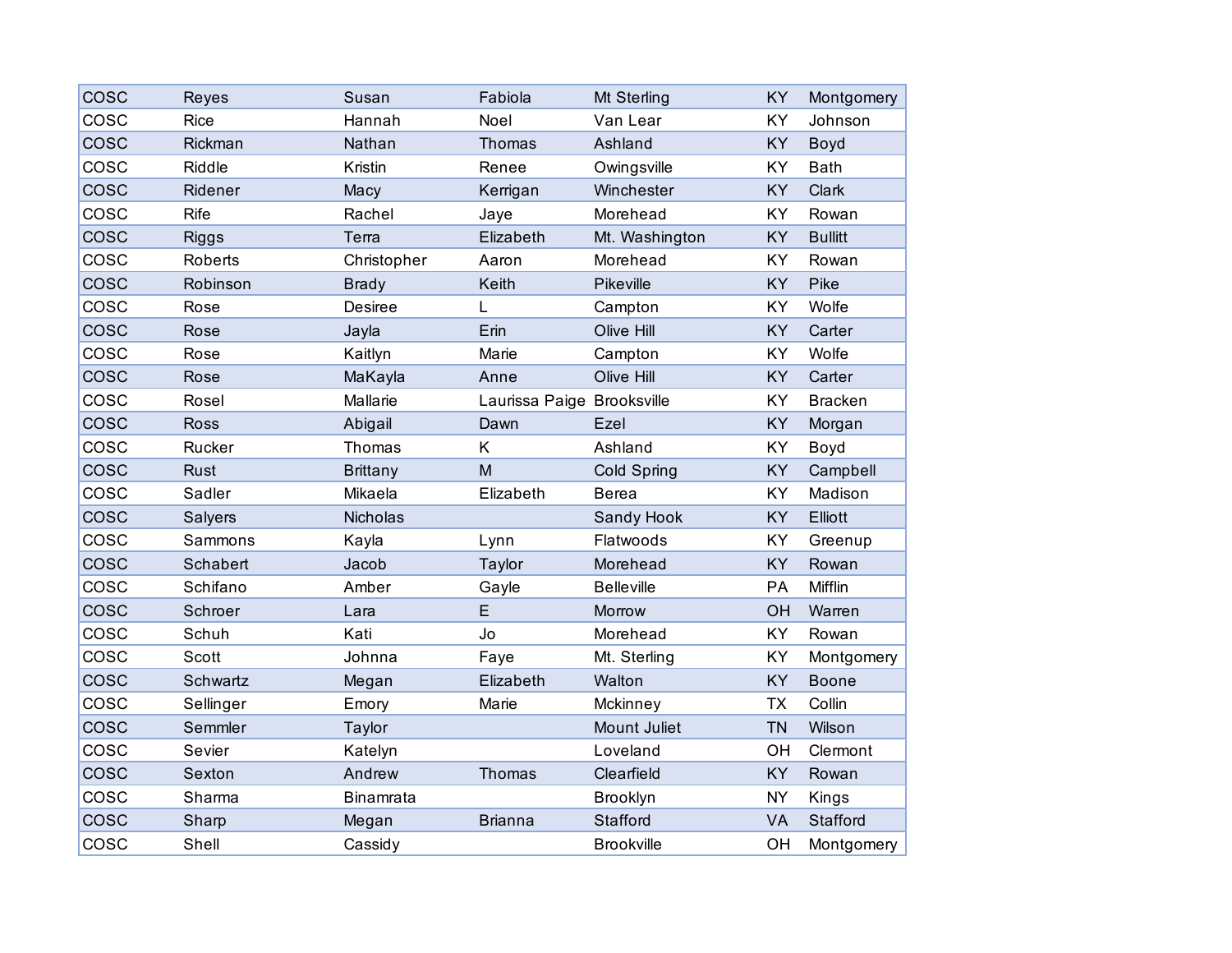| COSC        | Shelley        | Rachel       | Lucinda        | Williamsburg        | KY        | Whitley     |
|-------------|----------------|--------------|----------------|---------------------|-----------|-------------|
| cosc        | Shepard        | Tanner       |                | Waddy               | KY        | Shelby      |
| COSC        | <b>Shields</b> | James        | H.             | Owingsville         | KY        | <b>Bath</b> |
| COSC        | Shuba          | Katie        | Lynn           | Burgettstown        | PA        | Washington  |
| COSC        | Simpson        | Cole         | Matthew        | Dry Ridge           | KY        | Grant       |
| COSC        | Sipple         | Ally         | Faith          | Whitman             | WV        | Logan       |
| COSC        | Sizemore       | Clay         | Allen          | Morehead            | KY        | Rowan       |
| COSC        | Sizemore       | William      | Jess           | Morehead            | KY        | Rowan       |
| cosc        | Skidmore       | Tyler        | Craig          | Vanceburg           | KY        | Lewis       |
| COSC        | Smith          | Ashley       | Jane           | Grayson             | KY        | Carter      |
| cosc        | Smith          | Caitlin      | <b>Beth</b>    | Grayson             | KY        | Carter      |
| COSC        | Smith          | Donielle     | Alexandra      | Manchester          | KY        | Clay        |
| <b>COSC</b> | Smith          | Heather      | Lynn           | Olive Hill          | KY        | Carter      |
| COSC        | Smith          | James        | B              | Ashland             | KY        | Boyd        |
| <b>COSC</b> | Smith          | Larra        | Mae            | <b>Grassy Creek</b> | KY        | Morgan      |
| COSC        | Smith          | Megan        | Genoah         | Nippa               | KY        | Johnson     |
| cosc        | Smith          | Ronald       | <b>Todd</b>    | Mc Andrews          | KY        | Pike        |
| cosc        | Smith          | Timothy      | J              | Catlettsburg        | KY        | Boyd        |
| COSC        | Snyder         | Julie        | Mae            | Cincinnati          | OH        | Hamilton    |
| COSC        | Soehnlen       | Annuet       | <b>Briel</b>   | Morehead            | KY        |             |
| <b>COSC</b> | Sorrell        | Miranda      | Geri-Ann       | Louisville          | KY        | Jefferson   |
| COSC        | Sparkman       | Chloe        | M.             | <b>West Liberty</b> | KY        | Morgan      |
| COSC        | Sparks         | Chelsea      | Leigh-Ann      | Racoon              | KY        | Pike        |
| COSC        | Sparks         | Hannah       |                | Olive Hill          | KY        | Carter      |
| <b>COSC</b> | Sparks         | Logan        | Tyler          | Salyersville        | KY        | Magoffin    |
| cosc        | Sparks         | Nathaniel    | Henry          | Louisville          | KY        | Jefferson   |
| COSC        | Spears         | <b>Tyler</b> | Michael        | Jonancy             | KY        | Pike        |
| cosc        | Spencer        | Ally         | Cathryn        | Campton             | KY        | Wolfe       |
| <b>COSC</b> | Spencer        | Chasidy      | Hope           | Campton             | <b>KY</b> | Wolfe       |
| cosc        | Spencer        | Lauren       | Paige          | <b>West Liberty</b> | KY        | Morgan      |
| COSC        | Sponcil        | Peyton       | Montana        | Jeffersonville      | KY        | Montgomery  |
| COSC        | Spradlin       | Austin       | Michael        | South Shore         | KY        | Greenup     |
| <b>COSC</b> | <b>Stack</b>   | Courtney     | $\overline{A}$ | Muskego             | WI        | Waukesha    |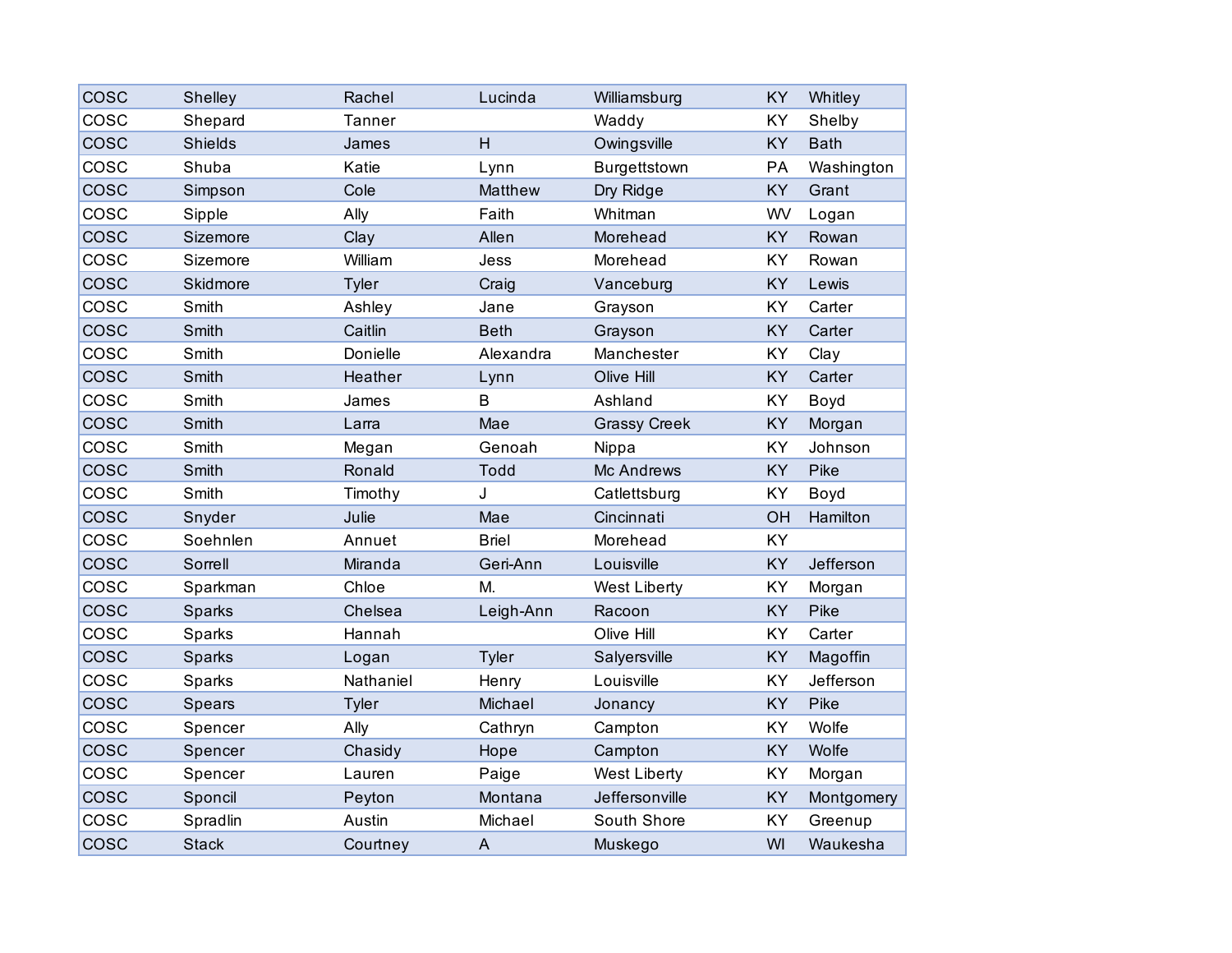| COSC        | <b>Stacy</b>    | Shawn         | <b>Bradley</b>        | Lovely               | KY        | Martin           |
|-------------|-----------------|---------------|-----------------------|----------------------|-----------|------------------|
| <b>COSC</b> | Stagl           | Justine       | Janelle               | Rome                 | OH        | Ashtabula        |
| COSC        | Stamm           | Haylee        | <b>Faith Michelle</b> | Wallingford          | KY        | Fleming          |
| COSC        | Stamper         | Shelbie       | Makenzie              | Paris                | KY        | Bourbon          |
| COSC        | Stamper         | Whitney       | Leeann                | Whitesburg           | KY        | Letcher          |
| COSC        | Staviski        | Carrie        | Elayne                | Owingsville          | <b>KY</b> | <b>Bath</b>      |
| COSC        | Stefani         | Ashley        | Gertrude              | <b>Burlington</b>    | KY        | Boone            |
| COSC        | Stegbauer       | Faith         | Nancy                 | Lynchburg            | OH        | Highland         |
| <b>COSC</b> | Stephens        | Isaiah        | Orian                 | Salyersville         | KY        | Magoffin         |
| <b>COSC</b> | <b>Stephens</b> | Lynzie        |                       | Salyersville         | <b>KY</b> | Magoffin         |
| COSC        | Stephenson      | Frances       | Margaret              | Sanders              | KY        | Carroll          |
| COSC        | <b>Stewart</b>  | Makayla       | Reese                 | Ashland              | KY        | Boyd             |
| cosc        | Stidam          | Lauren        | Nicole                | Morehead             | KY        | Rowan            |
| cosc        | <b>Stiltner</b> | Jacklyn       | Paige                 | Phyllis              | <b>KY</b> | Pike             |
| cosc        | Stirn           | Zachary       | Keith                 | <b>West Harrison</b> | IN        | Dearborn         |
| COSC        | Straman         | <b>Teesha</b> | Marie                 | California           | KY        | Campbell         |
| COSC        | Strother        | Alexis        | Nicole                | Lebanon              | OH        | Warren           |
| cosc        | Stroud          | Taylor        |                       | Hamilton             | OH        | <b>Butler</b>    |
| COSC        | Stump           | Edward        | S.                    | Salt Lick            | KY        | <b>Bath</b>      |
| COSC        | Sullivan        | Tyler         | B                     | <b>Belcher</b>       | KY        | Pike             |
| COSC        | Swearingen      | Mia           |                       | Floyds Knobs         | IN        | Floyd            |
| <b>COSC</b> | Sweet           | Sedona        | Wood                  | Carlisle             | KY        | Nicholas         |
| COSC        | Swiney          | Abby          | Nicole                | Salyersville         | KY        | Magoffin         |
| cosc        | Swisher         | Sidney        | Alizabeth             | Mt Orab              | OH        | <b>Brown</b>     |
| COSC        | <b>Tackett</b>  | James         | T                     | Martha               | KY        | Lawrence         |
| cosc        | <b>Tackett</b>  | Kali          | $\overline{A}$        | Virgie               | KY        | Pike             |
| COSC        | <b>Tackett</b>  | Wesley        | Ryan                  | Teaberry             | KY        | Floyd            |
| cosc        | Taylor          | Sydney        | Hannah                | Winchester           | KY        | Clark            |
| COSC        | Thatcher        | Dawson        | Andrew Lee            | Jackson              | KY        | <b>Breathitt</b> |
| cosc        | <b>Thomas</b>   | Dalton        | Dwayne                | Pikeville            | KY        | Pike             |
| COSC        | Thomas          | Holly         | Ann                   | Whitesburg           | KY        | Letcher          |
| <b>COSC</b> | Thomas          | <b>Tyler</b>  | David                 | Ashland              | KY        | Boyd             |
| COSC        | Thomas          | Victoria      | H                     | Wheelersburg         | OH        | Scioto           |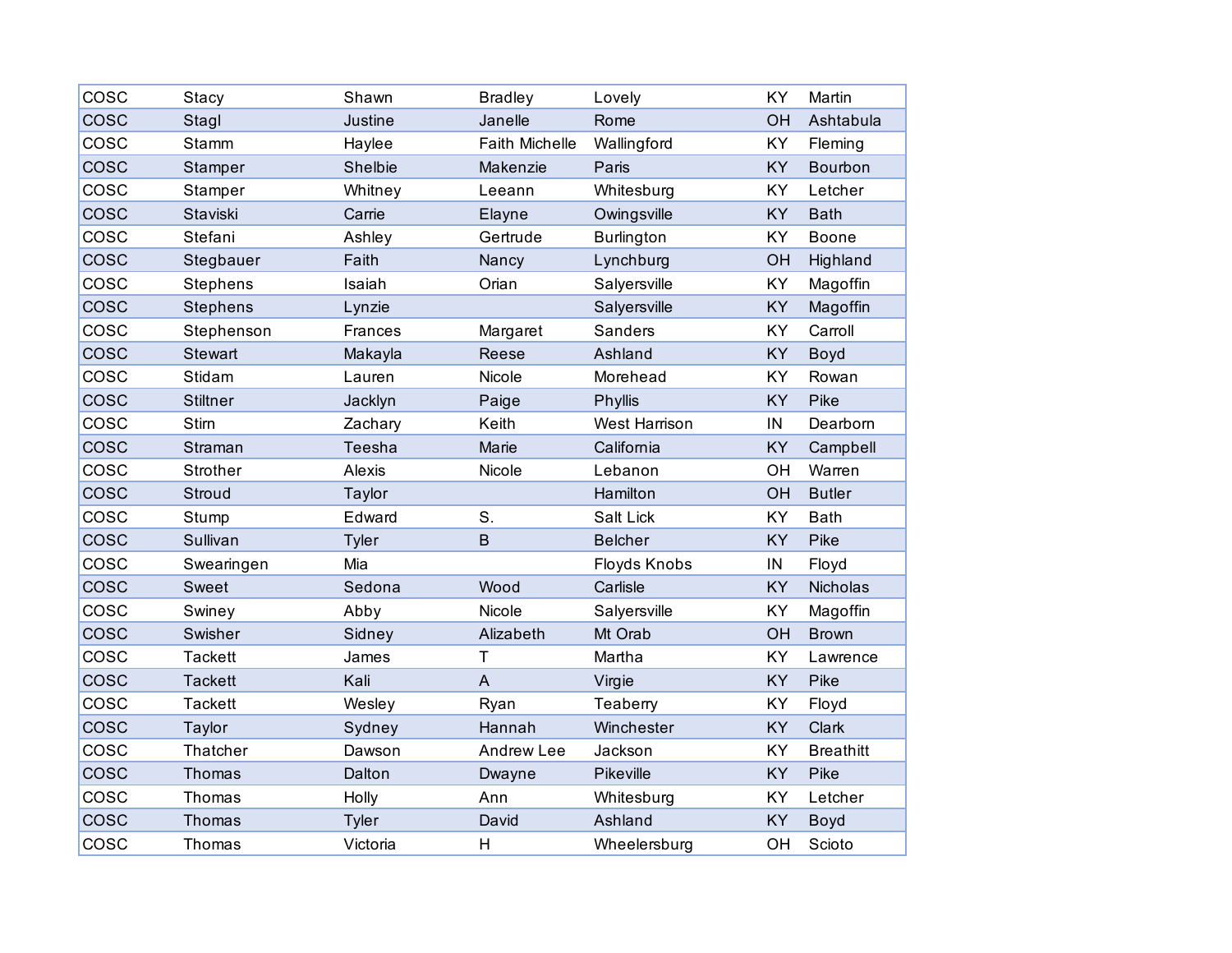| <b>COSC</b> | Thompson       | Emma          | D            | Lexington                   | KY        | Fayette      |
|-------------|----------------|---------------|--------------|-----------------------------|-----------|--------------|
| COSC        | Thompson       | Rachel        | G            | <b>East Point</b>           | KY        | Johnson      |
| <b>COSC</b> | Thompson       | Rebecca       | Lynn         | Ashland                     | KY        | Boyd         |
| COSC        | Thomberry      | Randy         | C            | Cincinnati                  | OH        | Hamilton     |
| <b>COSC</b> | Thornsberry    | Timothy       | Dalton       | Morehead                    | KY        | Rowan        |
| cosc        | Thurmond       | Payton        | Nicole       | Georgetown                  | KY        | Scott        |
| cosc        | <b>Tindall</b> | Colton        | Alexander    | Lagrange                    | <b>KY</b> | Oldham       |
| COSC        | <b>Titus</b>   | Lauren        | Elisabeth    | Floyds Knobs                | IN        | Floyd        |
| <b>COSC</b> | Todd           | Katherine     | Michelle     | Lexington                   | KY        | Fayette      |
| COSC        | Townsend       | Victoria      | Lynn         | Stanton                     | <b>KY</b> | Powell       |
| <b>COSC</b> | <b>Tramill</b> | Maegan        |              | Henderson                   | <b>KY</b> | Henderson    |
| COSC        | Tran           | Minh          | Ngoc         | Hanoi                       |           |              |
| <b>COSC</b> | <b>Trapp</b>   | Luke          | A            | <b>Butler</b>               | KY        | Pendleton    |
| cosc        | Traylor        | <b>Brandi</b> | Jo           | Morehead                    | <b>KY</b> | Rowan        |
| <b>COSC</b> | <b>True</b>    | Troy          | <b>Scott</b> | Winchester                  | <b>KY</b> | Clark        |
| COSC        | Trusty         | Royce         | Chandler     | Salyersville                | KY        | Magoffin     |
| <b>COSC</b> | <b>Tucker</b>  | Katelyn       | Renee        | Newport                     | <b>TN</b> | Cocke        |
| cosc        | Turk           | Aaron         | Tsai D'Jon   | Smyrna                      | GA        | Cobb         |
| <b>COSC</b> | Turner         | Madison       |              | Louisville                  | <b>KY</b> | Jefferson    |
| COSC        | Turner         | Madison       | $\mathsf{R}$ | Somerset                    | KY        | Pulaski      |
| <b>COSC</b> | Turner         | Rachel        | Bette-Jean   | Crestwood                   | KY        | Oldham       |
| COSC        | Turner         | Taylor        | Nicole       | Alexandria                  | KY        | Campbell     |
| <b>COSC</b> | Tussey         | Sarah         | Jennifer     | <b>Gunlock</b>              | KY        | Magoffin     |
| COSC        | Underwood      | <b>Brett</b>  | Daniel       | Danville                    | KY        | <b>Boyle</b> |
| <b>COSC</b> | Varda          | Karissa       | Jo           | <b>Bartonville</b>          | IL        | Peoria       |
| cosc        | Vibar          | Abie          |              | Laurenz Santos West Liberty | KY        | Morgan       |
| <b>COSC</b> | Visperas       | John Michael  | A            | Morehead                    | KY        | Rowan        |
| cosc        | Vogeler        | Sarinity      | M            | Sparta                      | KY        | Gallatin     |
| <b>COSC</b> | Waddell        | Kari          | Ann          | Catlettsburg                | KY        | Boyd         |
| cosc        | Wade           | Lindsey       | Theresa      | Alexandria                  | KY        | Campbell     |
| <b>COSC</b> | Wagner         | Hannah        | Nicole       | Union                       | <b>KY</b> | <b>Boone</b> |
| COSC        | Wagoner        | Jacob         | Matthias     | Morehead                    | KY        | Rowan        |
| <b>COSC</b> | Walker         | Shelby        | Madison      | Olympia                     | KY        | <b>Bath</b>  |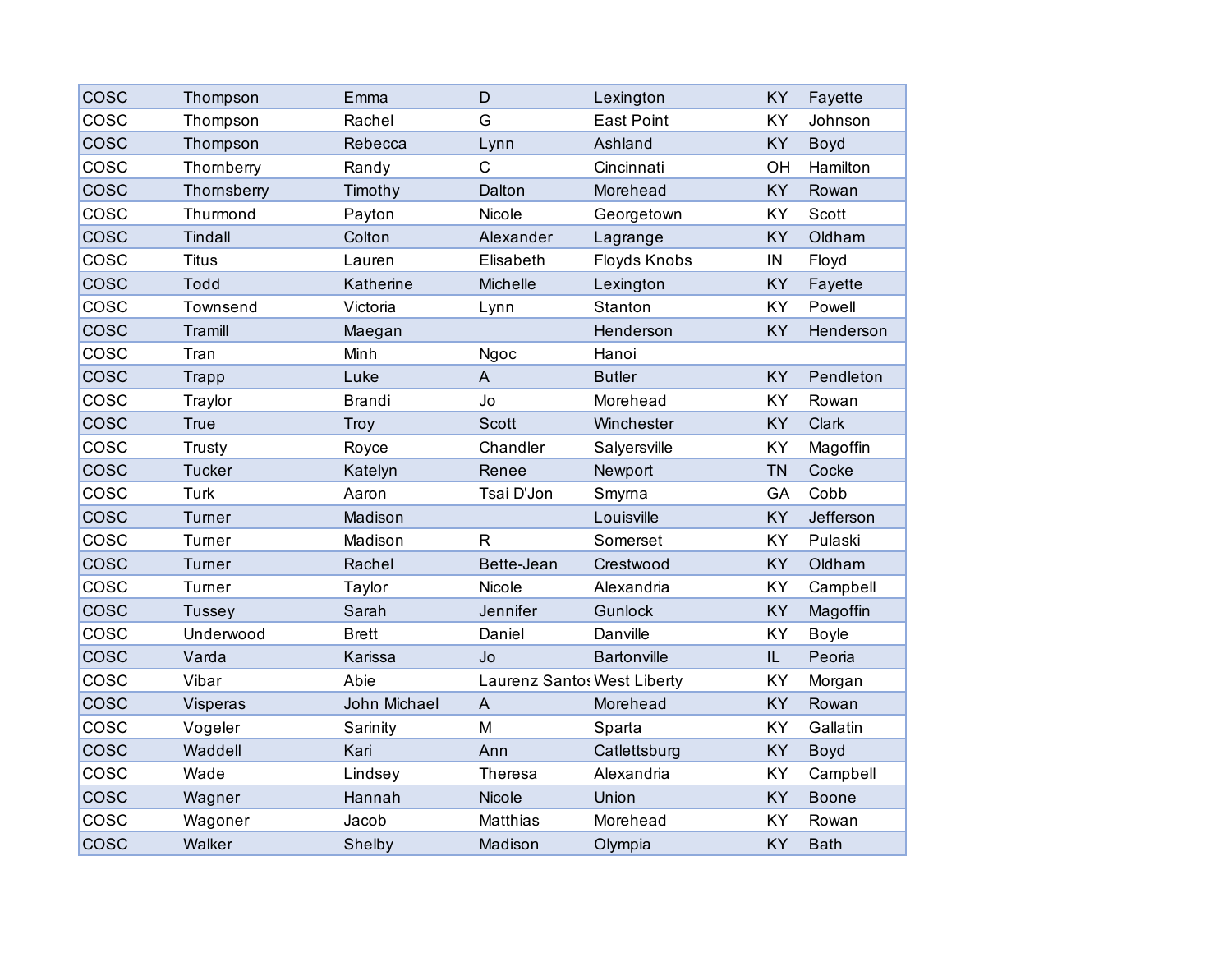| COSC        | Wallace  | Lydia         | Lacy                    | Frankfort           | KY | Franklin    |
|-------------|----------|---------------|-------------------------|---------------------|----|-------------|
| COSC        | Walls    | Marissa       | Dawn                    | Williamsburg        | OH | Clermont    |
| COSC        | Ward     | John          | Douglas                 | Salyersville        | KY | Magoffin    |
| COSC        | Ward     | Katelyn       | Elizabeth               | <b>Elkhorn City</b> | KY | Pike        |
| COSC        | Ward     | Kendal        | Lashea                  | Inez                | KY | Martin      |
| COSC        | Warner   | Haley         | Elizabeth               | Owingsville         | KY | <b>Bath</b> |
| COSC        | Warren   | Amia          | Janae                   | Lexington           | KY | Fayette     |
| COSC        | Warren   | Matthew       | <b>Brian</b>            | Waynesville         | OH | Warren      |
| COSC        | Washburn | Michelle      | A                       | Georgetown          | KY | Scott       |
| COSC        | Watkins  | Ryan          | Alexander               | Louisville          | KY | Jefferson   |
| cosc        | Watkins  | Shelby        | Elizabeth               | Carlisle            | KY | Nicholas    |
| COSC        | Webb     | Joshua        | Walker                  | Oil Springs         | KY | Johnson     |
| cosc        | Webb     | Kate          | Makayla Brooke Morehead |                     | KY | Rowan       |
| COSC        | Weber    | Elizabeth     | Marie                   | Hilliard            | OH | Franklin    |
| COSC        | Webster  | Madeline      | $\mathsf{R}$            | Romney              | IN | Tippecanoe  |
| COSC        | Welch    | <b>Tessia</b> | Lynette                 | Owingsville         | KY | <b>Bath</b> |
| cosc        | Welch    | Tiffany       | Michelle                | Paintsville         | KY | Johnson     |
| COSC        | Wells    | Ethan         | F                       | <b>Elkhorn City</b> | KY | Pike        |
| COSC        | Wells    | Victoria      | Morgan                  | Stanville           | KY | Floyd       |
| COSC        | Wenz     | Katherine     | M                       | Maysville           | KY | Mason       |
| COSC        | Werring  | Rebecca       | Marie                   | Williamsburg        | OH | Clermont    |
| COSC        | West     | Summer        | Elizabeth               | Raccoon             | KY | Pike        |
| COSC        | Westlund | Summer        | Nikohl                  | Lexington           | KY | Fayette     |
| COSC        | Whaley   | Abigail       | Christine               | Ashland             | KY | Boyd        |
| COSC        | Wheaton  | Cassaundra    | T                       | Greenfield          | OH | Highland    |
| COSC        | Wheeler  | Emily         | Dawn                    | Louisville          | KY | Jefferson   |
| COSC        | White    | <b>Bailey</b> | Haven                   | Harrodsburg         | KY | Mercer      |
| <b>COSC</b> | White    | <b>Blake</b>  | $\mathsf{R}$            | Lexington           | KY | Fayette     |
| COSC        | White    | Daniel        | <b>Blayne</b>           | Cynthiana           | KY | Harrison    |
| <b>COSC</b> | White    | Delaina       | Nicole                  | Sonora              | KY | Hardin      |
| COSC        | White    | Emma          | <b>Banks</b>            | Frankfort           | KY | Franklin    |
| COSC        | White    | <b>Travis</b> | Coleman                 | Clearfield          | KY | Rowan       |
| COSC        | Wiley    | Emily         | Suzanne                 | London              | KY | Laurel      |